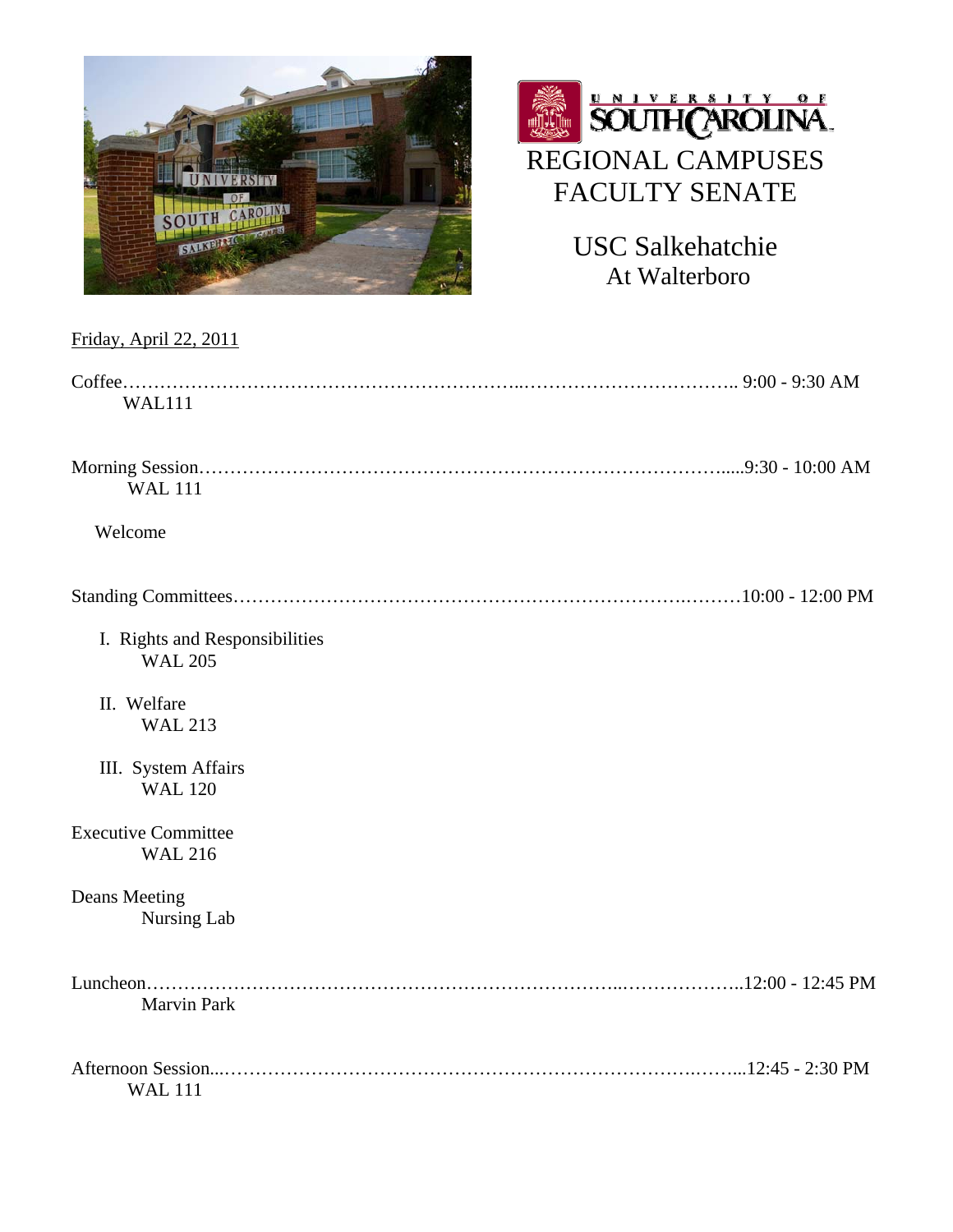### **AGENDA**

- I. Call To Order
- II. Correction/Approval of Minutes: February 18, 2011 USC Columbia, Columbia, SC
- III. Reports from University Officers
	- A. Chris P. Plyler, Vice Provost
	- B. Regional Campus Deans
	- C. Assistant Vice Provost for Extended University
- IV. Reports from Standing Committees
	- A. Rights and Responsibilities Professor Lisa Hammond
	- B. Welfare Professor Annette Golonka
	- C. System Affairs Professor Eran Kilpatrick
- V. Executive Committee Professor Steve Bishoff
- VI. Reports from Special Committees
	- A. Committee on Libraries Professor Maureen Anderson
	- B. Committee on Curricula and Courses Professor Robert Castleberry
	- C. Committee on Faculty Welfare Professor Pearl Fernandes
	- D. Faculty-Board of Trustees Liaison Committee Professor Steve Bishoff
	- E. Regional Campuses Research and Productive Scholarship Committee Professor Patrick Saucier
	- F Regional Campuses Academic Advisory Council Professor Steve Bishoff
	- G. Other Committees
		- 1. Conflict of Interest Committee Professor Noni Bohonak
- VII. Unfinished Business
- VIII. New Business
- IX. Announcements
- X. Adjournment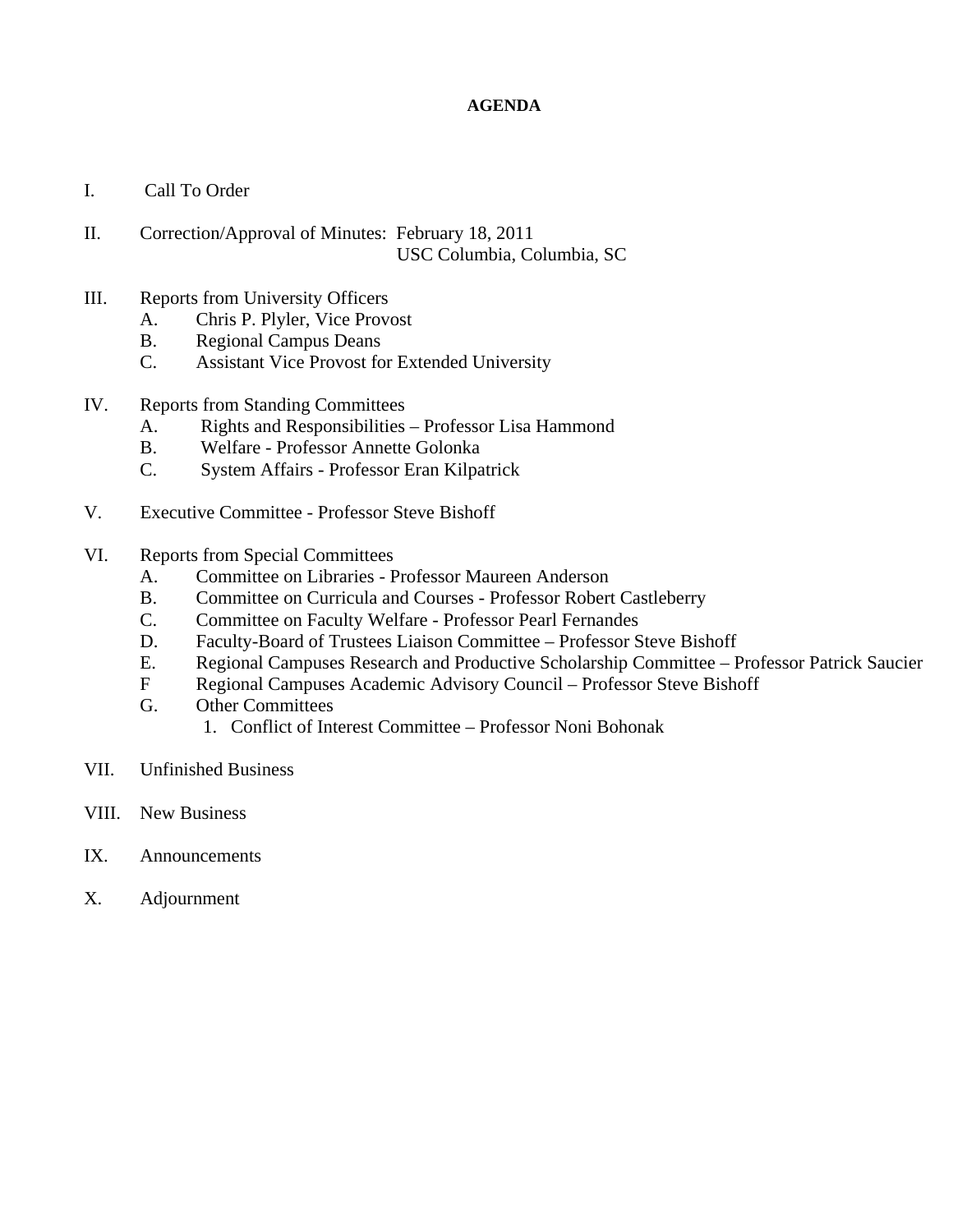Regional Campus Faculty Senate—USC Salkehatchie, Walterboro Campus

Minutes

April 22, 2011

# Morning Session

**Chair Steve Bishoff** called the meeting to order at approximately 9:30 am.

In the interest of coherence and clarity, the verbatim remarks recorded from this meeting have been edited for grammatical correctness, and repetitive transitional phrases have been eliminated.

**Dr. Bishoff**: Let's bring the meeting to order. The first order of business is to thank Dr. Carmichael and all of her supporters who on campus for receiving us for this meeting, and turn the microphone up.

**Dr. Carmichael**: There's clapping because I told them there was going to be dancing girls. On behalf of USC Salkehatchie, welcome to Walterboro. We're delighted to have the Regional Campuses Faculty Senate and I will be turning the meeting over to Sarah Miller and Jan Brewer in a few minutes for them to give you a few instructions and tell you more about the campus and also about the community. But I did want to tell you that you may see as you go into town a lot of red rocking chairs in Walterboro. The slogan of the community is that Walterboro is the front porch of the low country. So you saw the chairs in the front yard. You'll see them throughout the town and so we're glad to be a part of that. We're proud of our heritage here. We're also proud of the Southern hospitality that we want to show you and share with you today.

So we hope you have a good day and enjoy your stay here. If you have any time after the meeting, and if it's not pouring down rain, there are a number of shops that you may want to visit in the community. And there is some information on the piano in the back. The South Carolina Artisan Center is here in Walterboro. It's the only juried artisan center in the State of South Carolina. And for those of you who are into antiquing, there are number of antique shops downtown in Walterboro and they are fun to browse through as well. So we hope you have a good visit today and a good meeting and if there's anything you need, I'm sure that Ms. Brewer or others will be able to take care of that--so again, welcome.

**Ms. Brewer**: We are delighted to have you here in Walterboro. This building has come a long way since we came into it in the early 80s. I'm sure Dr. Duffy and Chris can attest to that. They basically condemned it, moved out and gave it to us. So we're very proud of how far it's come over those years. But we hope you enjoy your stay here.

Housekeeping: the ladies room is the wooden door outside the door on the left. And the men's room is all the way down the hall, and you take a right through that wooden door. The main office is right up at the middle of the building if you need anything, copy machine, anything. Just come and we'll be glad to help you with that.

I think you're going to get to see a good part of the campus today. The meetings are in this building. Lunch is in the gym directly behind us. To the left, past Marvin Park, is the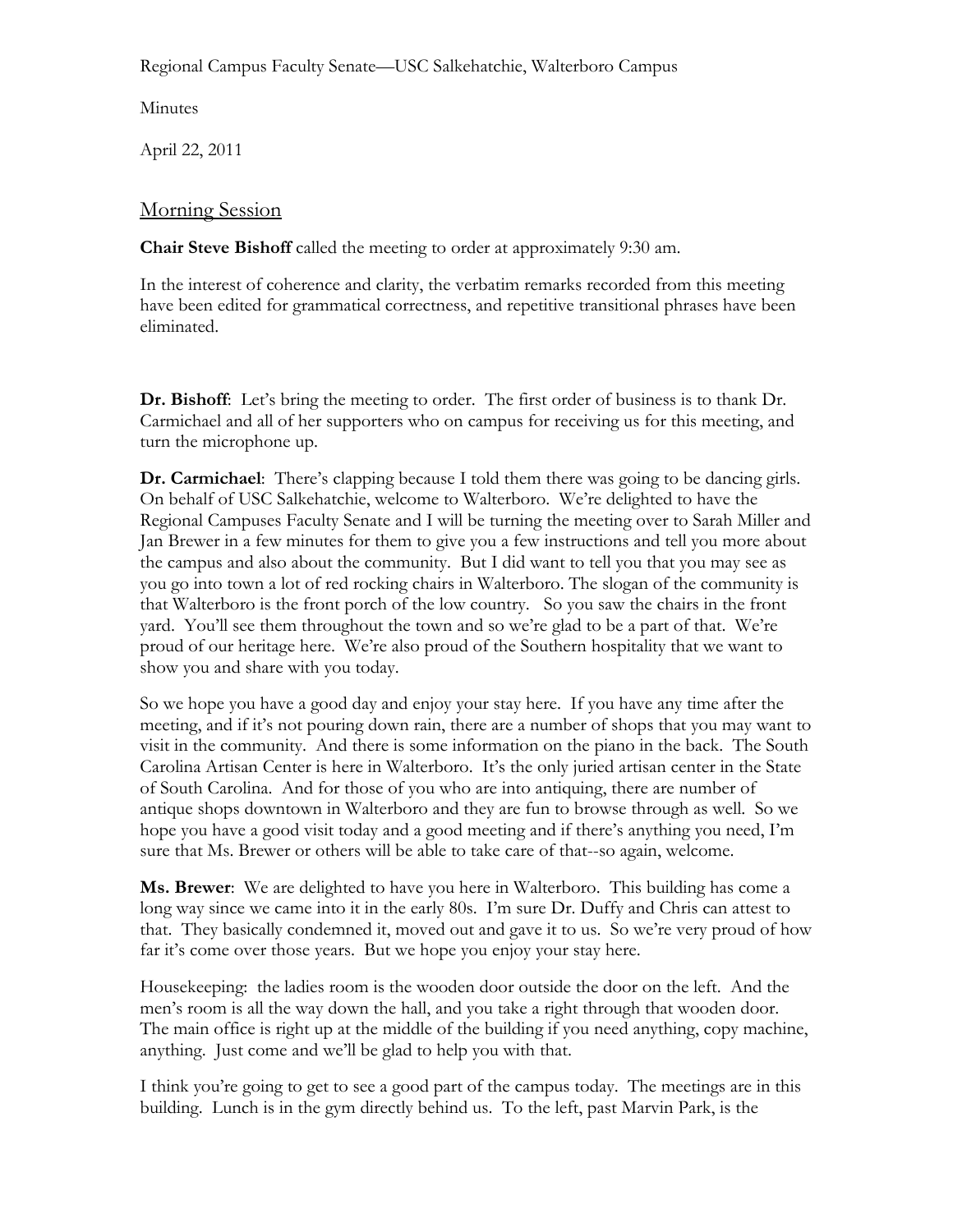library, if you want to stick your head in there. The building just to the left of it is the research center where Dr. Refinetti's critters live. And I'm sure he'd be glad to talk to you, wouldn't you Roberto? Yes, absolutely. And then further over is the science building where there are offices, biology labs and nursing labs. One particular thing I want you to be sure to see on your way to lunch is the fountain. Ron Cox dug that fountain when he was director here. Thank goodness he did that before I got this job. I want you to be sure to see his handiwork.

Welcome. If there is anything we can do, just let us know, we'll be glad to do it. Dr. Miller?

**Dr. Sarah Miller**: I have a couple of orders of business. And the first is lunch. which if you're like me, you're already thinking about. Lunch today is a low country boil. This is a traditional feast that is shared with family and friends. It originated from the Gullah Geechee, the French and the Spanish settlers of the low country. Traditionally this meal is served outside on tables covered with paper, which allows you to discard the shrimp shells to be left on the table for easy clean up. We invite you to participate in this tradition. However, we will not be eating outside, except for Danny, who is insisting that he wants to eat outside, but it's just a little too wet today because of the rain. So we will be, as Jane said, in the gym.

Our committee meetings today: Rights and Responsibilities will be in room 205. When you go outside of this room there's a brown door. Go up a flight of steps, make a U-turn, go up another flight of steps, turn right and 205 is half way down the hallway. Welfare committee is also meeting upstairs. Follow Rights and Responsibilities upstairs, but when you get to the top, turn left, and you're in room 213. Systems Affairs will be meeting in room 120. Follow this hallway almost until you're about ready to leave and that's room 120. And the deans will meet in our nursing lab in the science building. You go down the hall, out on to the street there, curve around, you'll see the science building. I believe Ann will probably be leading you. We do have some extra umbrellas if it's raining a little bit; please pick one up but return it.

### Afternoon Session

**Dr. Bishoff**: Call the meeting to order. First off, correction or approval of the minutes. Are there any corrections?

**Dr. McKevlin**: My name is spelled incorrectly throughout the minutes. (She spelled it out for the group.)

**Dr. Gottesman**: I made the first statement on p. 16, not Martha.

**Dr. Bishoff**: Any further corrections? Then the minutes are accepted as corrected. So we move on to reports from university officers. Dr. Plyler.

**Dr. Plyler**: Thank you Mr. Chair, and good afternoon everyone. Special thanks to Dean Carmichael and the faculty and staff at USC-Salkehatchie for hosting us, and for that delicious and rare green pond stew we had. That was absolutely delicious. The shrimp were just right.

My comments won't take but 45 minutes or so we'll get on with it. Let me acknowledge who is here with us today. We've got Dr. John Duffy who was the Vice Provost, Vice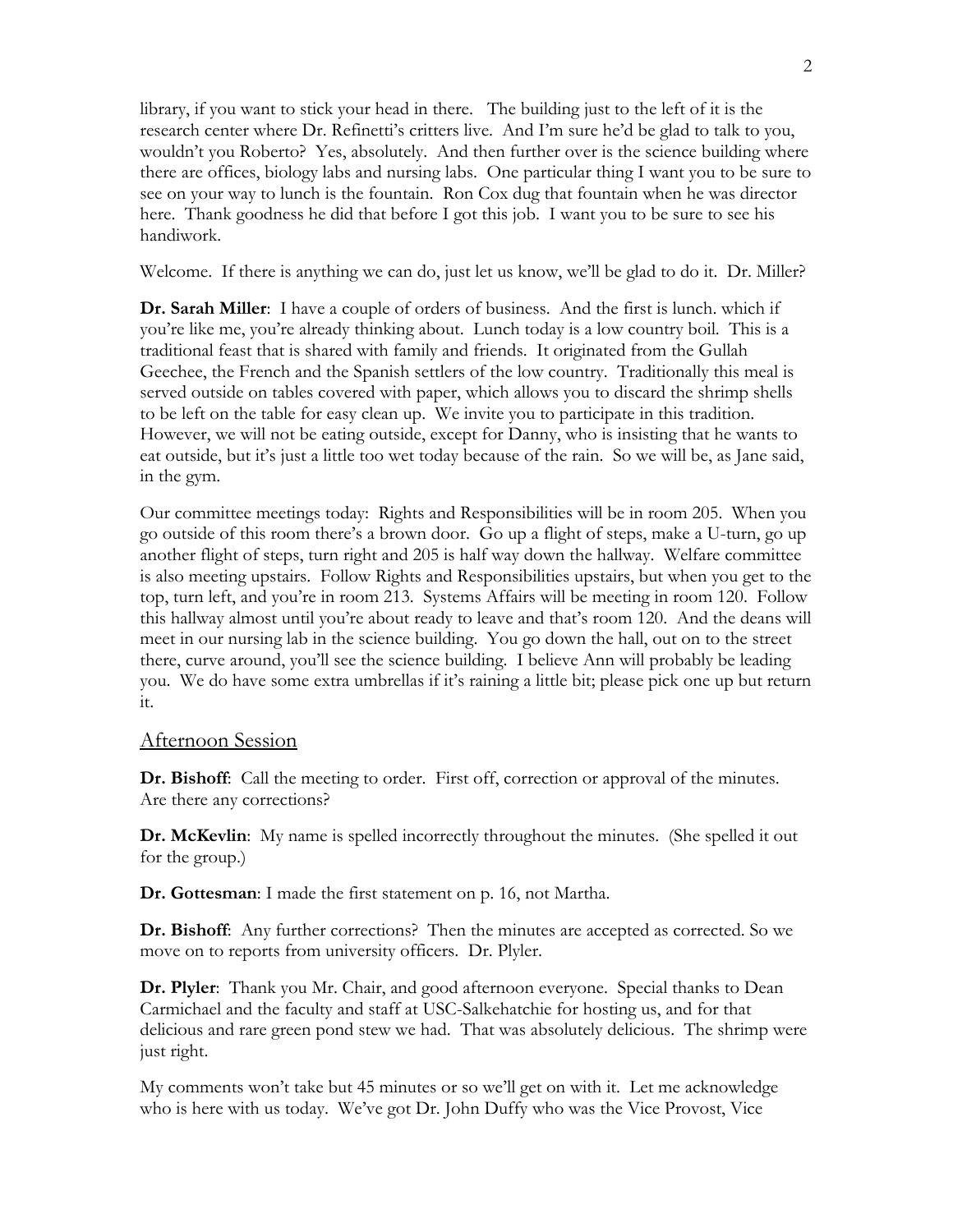President. He's been a director, a dean, he's held about every title you can hold in the university and the regional campus system. And, as you know, he retired back in 1998 after roughly 36 years of service as a Vice President and as a Professor of History. He will be lecturing later on the rise of the Tea Party in South Carolina after the Senate meeting is concluded.

Also we have with us Pam Hayes, as you probably know from your HR dealings and your dealings in the business office and our office. She comes into contact with things that you do daily and she's going to become a regular visitor to the Senate meetings so that she can stay abreast of all that you are doing.

The SACS visit that we recently had, the reaffirmation visit which we used to have every 10 years, now will be once every five years, went very well. And I want to thank everyone associated with the regional campuses for your leadership, for your representation, for your recall when a surprise question came up, particularly those of you at the Salkehatchie and Lancaster campuses who were visited by the team.

Responses were very positive. The recollections of the visiting members were all very positive and your represented us well. I think there were five recommendations made by the committee, none of whichreally impacted the regional campuses in any significant way. There were five concerns. Again those are not official. We should be receiving a letter any day now making those recommendations official. And you'll know what they are as soon as we know. But it was a very positive visit and it looks like we're going to be in business for another five years.

Our blueprint budget submissions and defense of those blueprint plans happened last week with the Provost. For the most part that went very well. There was an emphasis on academic vision and student and faculty support and development. A number of issues in the plan were discussed. Now we'll go into our budget meetings with the President. So it's a lot of repetition but it's a necessary exercise and it causes us all to reflect on what we're doing and how we're doing it and looking for better ways to carry on our operations, particularly the delivery of our instruction.

The military student tuition proposal is before the General Assembly. At what stage we're not real sure right now but that's going to help all campuses in the State thanks to the work of and the insight of Dr. Boyd and her staff. Active military personnel and their dependents, regardless of where they are from, when this is passed will be eligible for the in-state, or maybe less than the in-state tuition, but definitely at the in-state tuition rate. We look forward to the passage of that.

Tenure and promotion files are now in the office of Provost being read. The Governor's discussions with the President about the future formula for appropriating state monies to higher education have been going steadily. I hope they have been going well. Her concerns and what she wants to inject into the formula going forward, the metrics that she will be looking at in particular are four.

- 1. The percent of South Carolina students that we enroll.
- 2. How well we retain those students. Not just the ones from South Carolina but all students.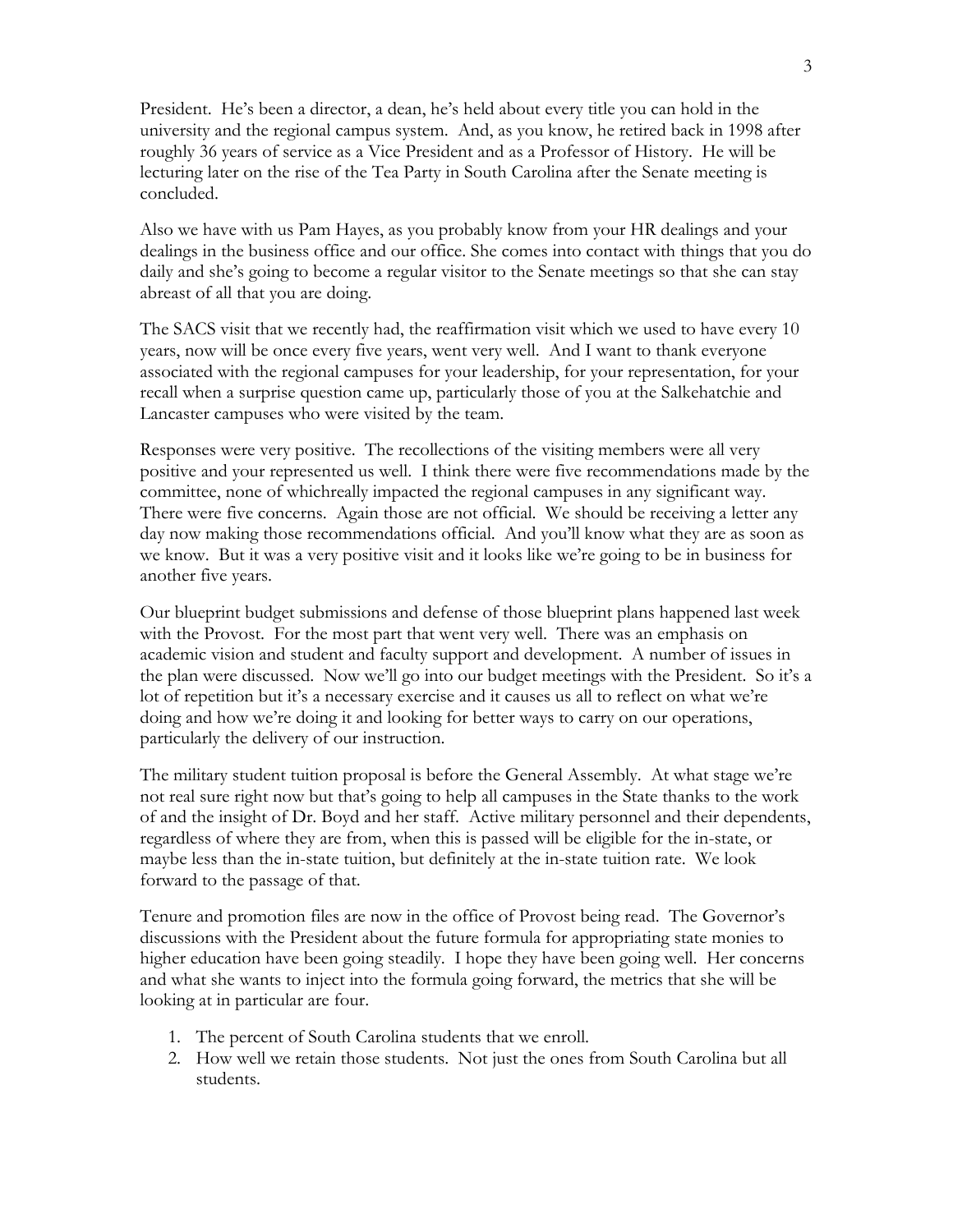- 3. The placements of graduates in the workforce which in our case is not really a factor, because they are coming to us hopefully wanting baccalaureate degrees, bachelor degrees, moving on to one of our senior campuses.
- 4. And then lastly, economic development.

It will be interesting to see how they are going to develop the metrics to measure that.

We hope she is getting good counsel, good advice and I know the Presidents are working with her to make sure those four metrics make some sense in the end.

Next week, the  $27<sup>th</sup>$ , the faculty award ceremony will be held on the Columbia campus and that will be in the Thomas Cooper Library in the Hollings Wing. You are all invited to attend. This year for the first time, I don't believe that it happened last time, Sarah, they are inviting our John Duffy Excellence in Teaching recipient as equal to the Mungo recipients on the Columbia campus, so that shows you the importance of this award. Dr. Duffy, another reason he's here, other than the fact that he just enjoys Senate deliberations, will be to help present that award to our recipient later in this meeting.

I want to congratulate our four faculty who fared well in the creative and performing arts and humanities grants program sponsored by the Provost: Kate Holland in Psychology, at USC-Lancaster, won a very substantial award for her proposal; Michelle Reese from USC-Sumter for her poetry sequence, Julia Elliot from extended university for her novel proposal, and Lisa Hammond from USC-Lancaster, for *Finding the Goddess and Other Poems*. These were four very strong proposals out of just the creative and performing arts area. There were 23 submissions across the Regional Campuses and the Columbia campus and even more in the humanities grant program.

Please encourage your colleagues to participate in the Provost grant opportunity next year. These awards go up to just over \$18,000 per recipient. Some are less but depending on what the proposal called for.

I guess you've read by now that we have a new law dean, Rob Wilcox, who has been on that faculty for some time and is an associate dean of the law school. We're now hosting dean candidates for the College of Education, the second of three came through this week, we'll expect one more next week from the University of Iowa. There are two social work dean candidates to visit and the Honors College is down to two candidates. USC-Upstate Chancellor search is down to three candidates. That should conclude roughly in three weeks. The USC-Union deanship is just now being advertised with applications coming in.

And then lastly I would want to encourage all of you to please visit our website regularly. We are trying to keep it updated with relevant news and announcements. We have a new faculty spotlight where we are going to honor faculty who are achieving in different ways, whether it's teaching in the classroom, or maybe some scholarship or community service. We're going to have to depend on you to get that information to us, because we want to put it out there and we want to begin to market ourselves a lot more aggressively than we have in the past. Are there are any questions? Thank you again for a nice lunch and for being with us today.

**Dr. Bishoff**: Thank you for that report. Reports from regional campuses deans: Dean Catalano from Lancaster.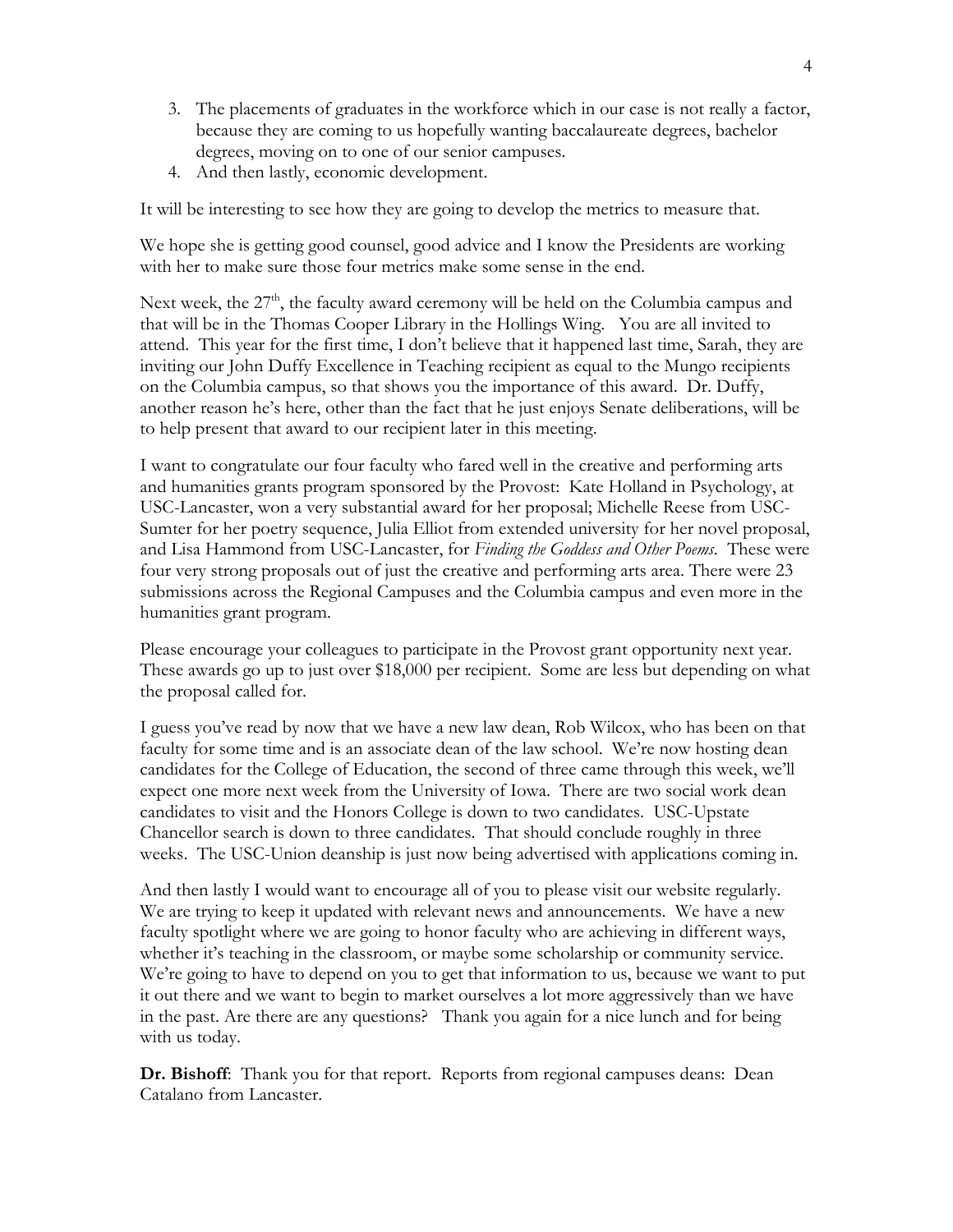**Dean Catalano**: I'll submit this electronically but I do want to tell you a few things. By the fall meeting we hope to introduce a new tenure track historian, mathematician, and sociologist, plus a new instructor of criminal justice. I think all those searches went well and we have offers out to all four.

Our performing arts series next year will open with Roy Clark. He is still alive and we're hoping that he still will be by the fall.

Architects are being chosen for the classroom building which I guess by the next time you see us on the Lancaster campus it will be coming out of the ground. We have a property purchased on US 521 now that will be a new entryway to the campus. I don't think that'll be ready by next year but hopefully you'll get to see it. And this summer we're remodeling Hubbard Hall.

There's more and it'll all be included in the electronic version I sent to Bruce.

**Dr. Bishoff**: Thank you and I hope you've changed architects and construction companies from the science building. Dean Carmichael from Salkehatchie, and thank you very much for a wonderful meal.

**Dean Carmichael**: I'm glad you enjoyed it. In terms of campus projects, we are currently working with the town of Allendale and Southern Carolina Alliance to create more of a college town feeling in the downtown Allendale area, and have just installed university banners down what we call University Mile which is the mile stretch in front of the campus down 301. Similar conversations are being held with the town of Walterboro to do the same. The banners went up this week and it really looks nice.

We also received some funds from the Allendale Transportation Committee, close to \$200,000 to install another parking lot in front of our Conference Center, which is where we have commencement and it's also near where our major classroom building is and so that's going to provide some additional parking for our students, which will make them very happy. So I hope to have that in place by the fall. Keep your fingers crossed.

In terms of academics, we are completing or close to completing two searches, one for Professor of Chemistry, one for a professor in math, and hope to be able to make some offers really soon. We also had the scholarship reception for our students on April  $7<sup>th</sup>$  and awarded 43 scholarships and awards. Several hundred people were in attendance and Helen Doerpinghaus, who is the Vice Provost and Dean of Undergraduate Studies, was our keynote speaker.

Erin Kilpatrick isn't here today because he is in Columbia to celebrate Discovery Day with one our students, Keith Browning, who is sharing his research finding as a result of a Magellan grant that he received. We're proud of Keith.

Our commencement speaker is going to be Cliff Webb, who is Vice President of Public Affairs at Savannah River Redevelopment Authority and he has been instrumental in getting funds to support our theatre project. So we're really glad to have Cliff on campus and to meet with our students.

I have submitted this electronically.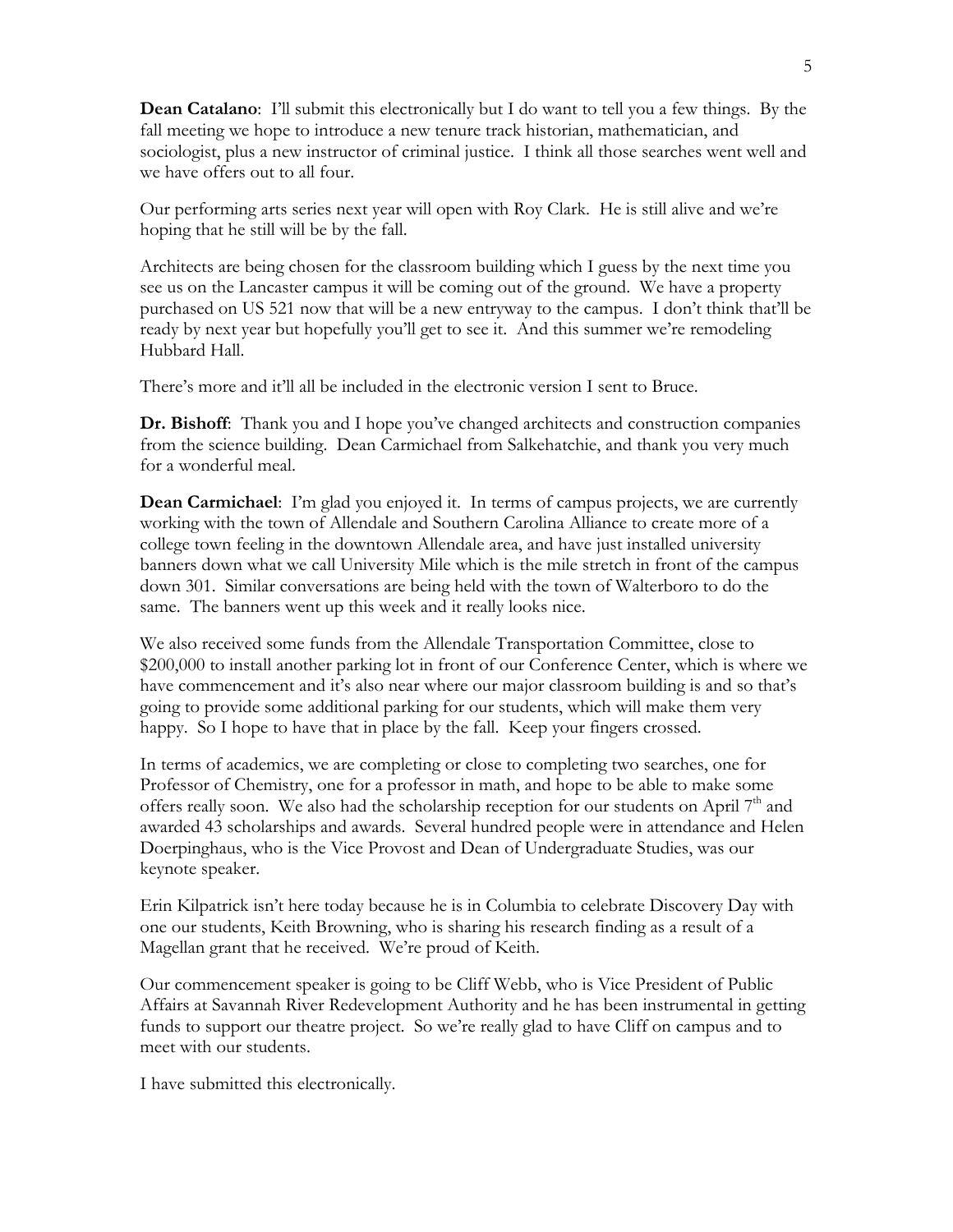One project you'll hear more about, I'm sure next year, is we have received some funds along with Aiken Tech, Augusta Technical College, USC-Aiken and Augusta State to assess job training and potential job opportunities in the region we serve for Savannah River Site. And we just received \$200,000 to establish another smart classroom, which will be used to offer some stem courses. And I've had some conversations with some of you, Danny and Ron, about the possibility of doing some courses together in some of the basic courses for engineering such as physics. So I'm looking forward to further discussion there.

And then lastly I want to congratulate Dr. Sarah Miller, who is our student's choice for Professor of the Year. So Sarah, congratulations. What is that, about six times?

**Dr. Bishoff**: Thank you. Dean Carpenter from Sumter.

**Dean Carpenter**: Thank you very much Mr. Chairman. Hard copies of this report are on the piano in the back and an electronic report has already been sent to your secretary. He says it's in his in-box so I know he's got it.

Just a brief word about the budget: Dr. Plyler referred to it but I'm sure as most of you know, for some months we have all been anticipating about a 20% additional cut of state appropriation. A few weeks ago when the House adopted and since the Finance Committee has approved a 6% cut to our state appropriation. We're actually very very pleased about that. That's a whole lot less than what he thought it would be but it does still constitute a cut. And we'll continue to work with that.

The rest of Dean Carpenter's report is reproduced below from his electronic submission.

**Human Resources**: As you already know, the General Assembly has not provided a cost-ofliving pay raise for faculty or staff for the past two fiscal years. As previously announced, three faculty retirements will be effective at the end of the 2011 Spring Semester. They are Professor of Sociology Richard Bell, who also serves as the Chair of the Division of Humanities, Social Sciences, and Education; Associate Professor of French and Spanish Bernard F. Fitzgerald; and Associate Professor of Management Christine Borycki. Two of these positions are being filled as one-year term Instructor positions due to budgetary cuts, and the third position is still being evaluated. An internal search was recently conducted, and Dr. John Safford, Professor of Philosophy and Political Science has been appointed as Chair of the Division of Humanities, Social Sciences, and Education, replacing Dr. Richard Bell, effective July 1, 2011. Also, Instructor of Mathematics David Mitchel recently announced his resignation. A verbal offer has recently been made and accepted for the Instructor of Sociology position, and formal searches are underway for the Instructor of Spanish and Instructor of Mathematics positions. Since the inception of the TERI program, 33 USC Sumter employees have opted into the program. Of those 33, 26 have already retired, two are scheduled to retire in FY 12, three in FY 14, one in FY 15, and one in FY 16.

**Student Enrollments**: Final official enrollment figures for the 2011 Spring Semester indicate a 0.56% headcount enrollment increase compared to last year, and a 1.09% FTE enrollment decrease compared to last year. In spite of these "flat" headcount and FTE enrollments, USC Sumter is still very committed to growing our enrollment over the next several years.

**Student Activities**: USC Sumter's Baseball and Softball teams are close to completing successful seasons. The Baseball team has already "locked up" the regular season championship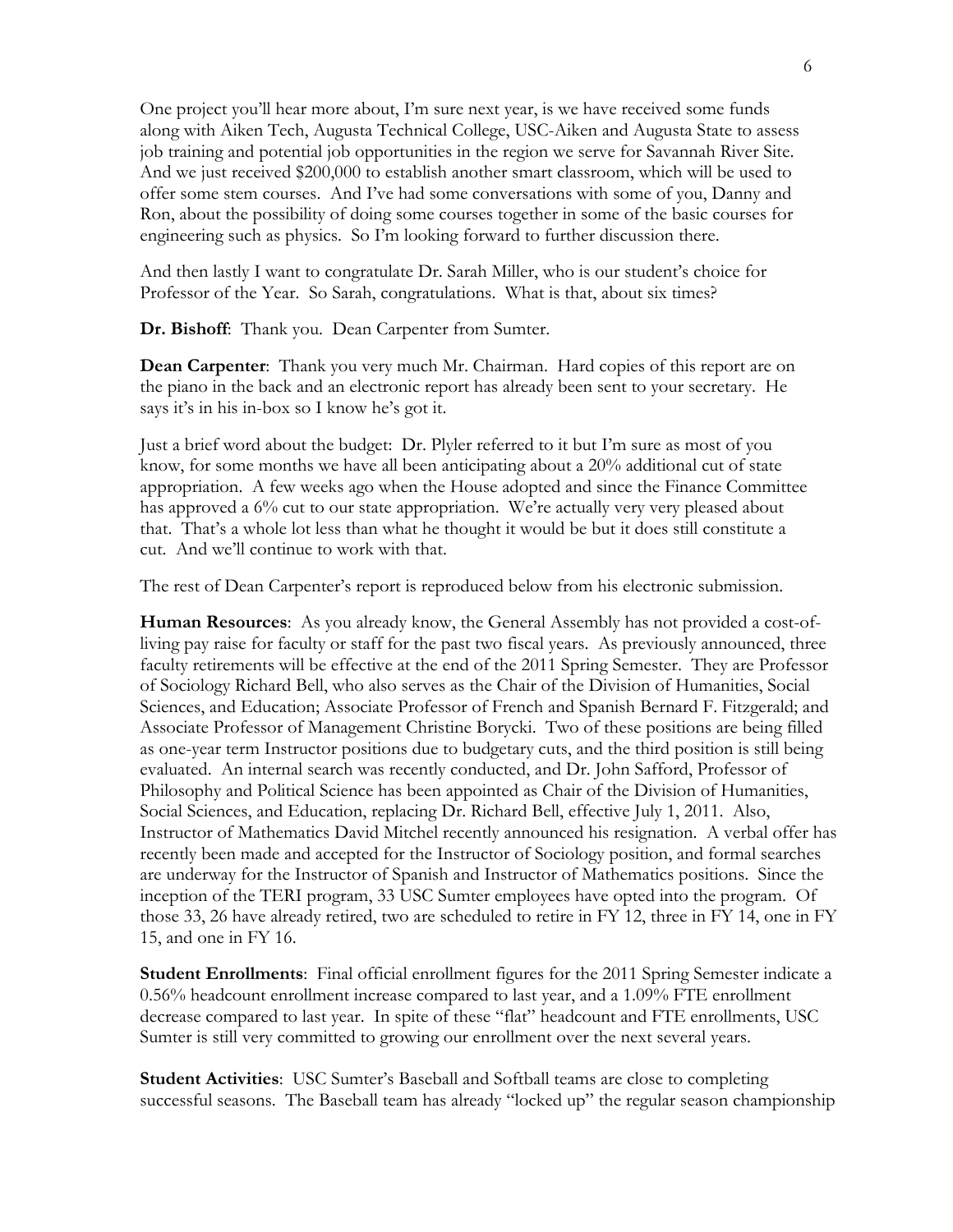for Region 10, and is looking forward to the Region Tournament in May. USC Sumter recently announced the hiring of Mr. Adam Wainwright as the new Head Coach for Men's and Women's Basketball at USC Sumter. Both teams will begin Region 10 competition during the 2011 Fall Semester. All of USC Sumter's intercollegiate athletic teams look forward to the friendly but spirited rivalries with teams from other USC Regional Campuses.

**Faculty Workload Adjustments**: Following the adoption of a Faculty Workload Adjustment Plan for USC Sumter, the 2008 Fall Semester marked the implementation of the first phase of this Plan for all junior tenure-track faculty, as well as selected senior tenured faculty identified as "productive scholars." At present, fifteen (15) of USC Sumter's tenure-track faculty are benefiting from this teaching workload adjustment. The second phase of adjusted teaching loads for these two groups of faculty was originally scheduled to be implemented during the 2009-10 academic year, but instead has been delayed for at least two years due to budget cuts. In light of the anticipated continuing bad budget news for FY 12 mentioned above, it is probable that the second phase of this Plan could be delayed even further.

**Professional Travel**: At USC Sumter, during the current fiscal year, another strategic decision was to protect professional travel funds as "mission critical" for faculty who are either presenting papers, serving on panels, or whose presence is expected as an elected officer in the professional association. All other professional faculty travel must be approved on a case-bycase basis against the "mission critical" standard. We will seek to continue to protect professional travel in the FY 12 budget, but in light of the anticipated continued bad budget news for FY 12 mentioned above, it is likely that the professional travel budget will not be increased over FY 11 levels. Faculty and staff professional travel will begin to experience moderate increased support in FY 12 from new private endowments administered through the Sumter Partnership of the USC Educational Foundation.

**Capital Improvements:** A new Instructional Laboratories Building continues to be the top priority for new buildings for USC Sumter, and currently is ranked #14 on the state-wide list of capital projects for higher education. 2011 is the eleventh year since the General Assembly passed the last capital construction bond bill – the longest span without a capital bond bill in anyone's memory. In light of the extremely bad budget news for FY 11 mentioned above, and the anticipated continuing bad budget news for FY 12, it is very unlikely that a capital construction bond bill will be passed during the 2011 Session of the General Assembly.

Dr. **Bishoff**: Thank you. Interim Dean Lowe form Union.

**Dean Lowe** summarized his electronic report, which is reproduced below:

**Enrollment** is at 602, a 28% increase in headcount and FTE is 397, a 27% increase. Those are not much different than in the February report, but have the advantage of being official.

Our **search** for an Assistant Professor of **Sociology** was successful. Dr. Samantha Hauptman, a graduate of USC Columbia, will join USC Union in the fall. This will bring USCU up to 10 full-time faculty members, with 5 on the tenure track. We hope to do searches for at least one and possibly two new faculty this fall.

USC Union has hired an architectural firm to begin feasibility studies on renovating our **science labs** and our new **property on Main Street**. Sadly, acoustical improvements in our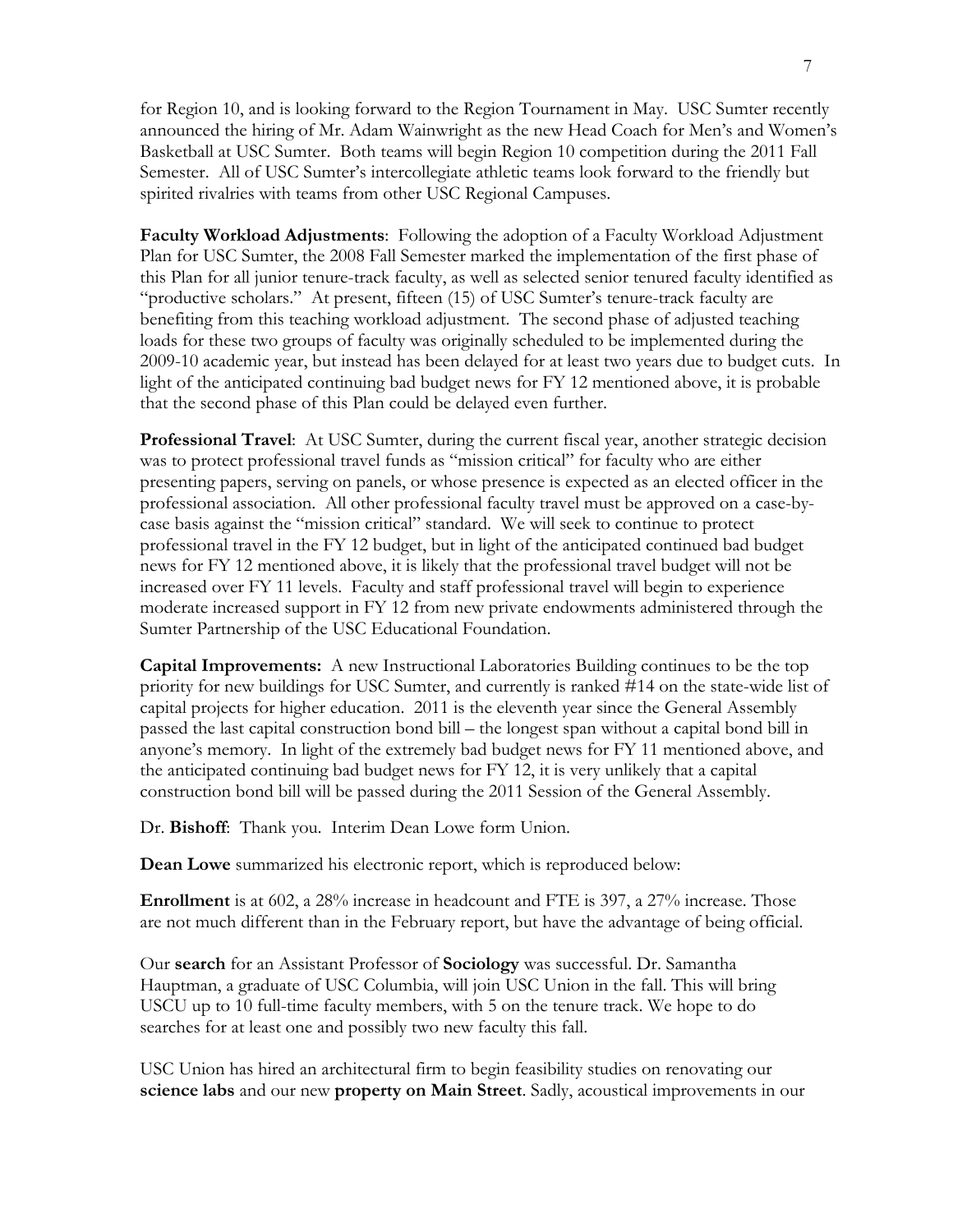gym announced at our last meeting will not be completed by commencement, but they will be done in early May. As I mentioned at the last meeting, additional **parking** should be available by start of fall 2011, and current parking should be improved with new asphalt and re-striping over the summer as well. This is dependent upon DOT and DHEC approvals.

A student group, USCU CARES, has built a small **garden** near our recently renovated Founders House, and to build on that progress, we will be developing a landscaping plan for the campus.

**Information monitors** are up in several locations on the campus and they are being utilized extensively by various campus offices.

We have installed the equipment for the **Carolina Card**, and we will start making IDs for faculty and staff during May and for students at orientation in June and beyond.

Finally, we will be graduating 52 Associate's degree recipients and 8 BLS recipients on Saturday, April 30 at 6:30 p.m.

**Dr. Bishoff**: Assistant Vice Provost for Extended University, Dr. Boyd.

**Dr. Boyd**: Good afternoon. We recently honored our annual teaching award recipient for the Fort Jackson program, named the Steven L. Dalton award, in memory of a person who was a faculty member and director there for a number of years. The recipient is Yvette Arndt who is an adjunct who has been teaching Introduction to Art for a number of years in that program.

I will give you an update on the Palmetto Programs. We decided it was probably a good idea to take a look at the students I was counting as Palmetto students and determine if any of them had become inactive and remove them from the active list. There were a significant number of inactive students. And I have notified the Academic Dean at each campus of who those students are , in case you might re-activate them. But it does mean that our number has dropped a little bit. I'm not concerned. But currently we have 141 students enrolled in BLS and 53 students enrolled in BOL, for a total of 194. Through last December 70 students had graduated with one of the two Palmetto degrees; actually, I think 68 with BLS and two with BOL. We have 40 graduation applications in for this May and a big stack of applicants for admission into the program in Summer or Fall. So it's going very well.

The other thing I wanted to tell you about is Carolina Core, which I know many of us have been watching with a great deal of interest. The process of establishing the Carolina Core itself has been complete. That is, the learning outcomes that make up the Carolina Core have been established. The next part of the process is to determine which courses will apply to which learning outcomes. And that's beginning to get kicked off and Helen Doerpinghaus has expressed numerous times her desire to make sure that Regional Campuses' faculty participate in this process. I was contacted by Mary Ann Burns, who is in the Dean's Office of Arts and Sciences, recently. And we are trying to formulate some sort of standard procedure that would be used to allow Regional Campuses faculty participation.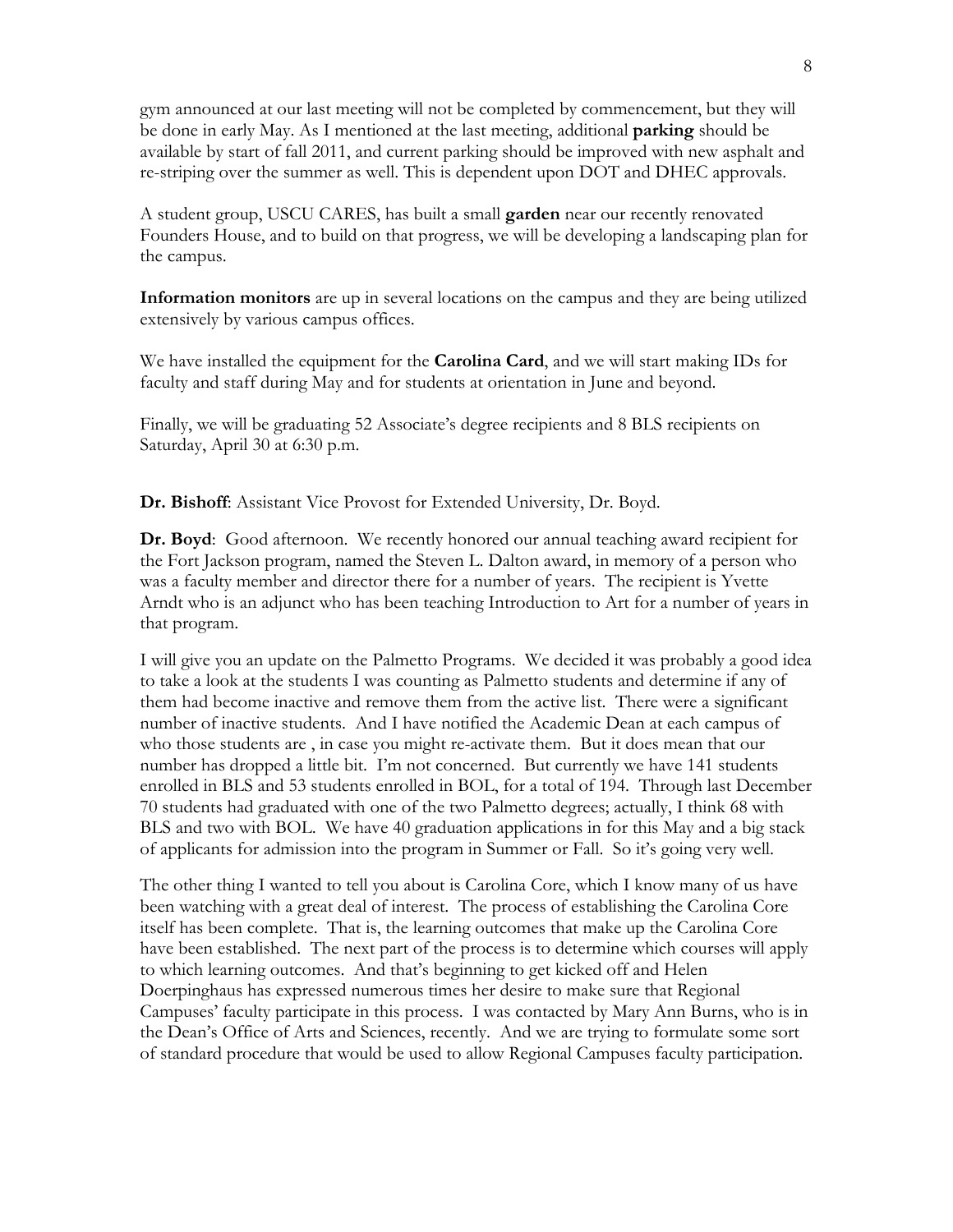What we're looking at looks something like this. What is going to happen is the proposal that a course be declared applicable to the Core comes from an academic unit. If you have ideas for courses that should be part of the Core, I would suggest if you have contacts in Columbia academic units that you should feel free to get in touch with them. Have a conversation. The proposal itself will be on a form that will go to Curriculum and Courses of the Columbia Faculty Senate the same way a new course proposal or course alteration proposal is currently handled. The only difference is before that proposal goes to Curriculum and Courses, it will go to a subgroup of the Carolina Core Committee. These are groups that I think two or three people, who have been designated because of their academic expertise. And those are the folks who will look at the proposal, particularly at the learning outcomes in the proposal, and will recommend whether that course will be applicable to the Core.

What we're looking at is Arts and Sciences, sending those draft proposals to me as a conduit. I would then send them to the four academic deans. And the academic deans are really going to be very important in this process, because their role is going to be to determine a faculty member in the appropriate discipline from their campus to be the coordinator of the dissemination of information of the discussion. And that person will be the one to have conversation with the Columbia unit that is making the proposal with questions, with suggestions, with whatever input there is. And we're hoping that this will allow Regional Campuses faculty to have as much voice, and I hope it's going to be much voice, in the process as possible. That's about as much as I know at this point because things are being figured out. And as Mary Ann Burns and I said, we know what our goal is, we may find that we need to make changes as we go along, but we know what the goal is and that's to make sure that you participate in the process.

**Dr. Bishoff**: Thank you for that report. Reports from Standing Committees. Rights and Responsibilities, Professor Lisa Hammond.

**Dr. Hammond**: I have a fair amount of business for Rights and Responsibilities. To expedite I'm going to cover in detail these things as we get to them in old and new business if that's agreeable with the chair. So first of all, we elected as our chair for next year, Dr. Danny Faulkner. Our committee farmed out two particular jobs to subgroups to work on over the summer and come back with something when we come back in the fall because we are such a dedicated group of people we just feel like working all the time.

So we will have somebody looking at some proposed revisions to the research chapter of the faculty manual that Dr. Plyler forwarded to me. We know that's still in process but we're going to start taking a look at that so we're ready when the new Columbia faculty manual revision research chapter comes online. And we also have a subgroup that's going to look at updating the T & P forms. There are several candidates who have brought questions and concerns about those forms and we're hoping that maybe we can improve the process a little bit.

We have under old business four motions that were presented to you at the last meeting and I'll review those when we vote on them. We have two new motions and a resolution for your consideration under new business.

**Dr. Bishoff**: Thank you. Welfare Committee. Professor Bellanca is also in Columbia. Professor Fernandez, I believe, is going to speak first.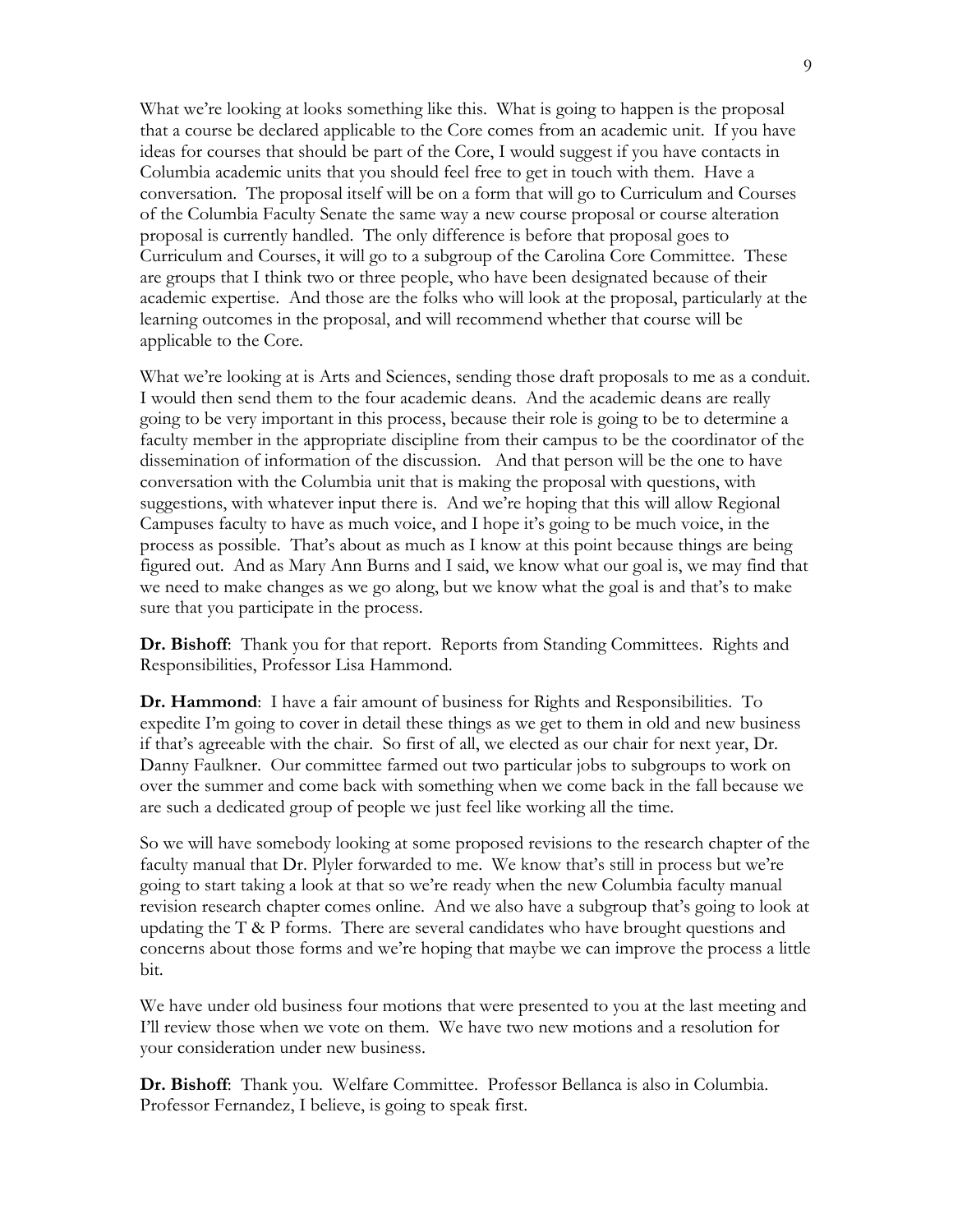**Dr. Fernandez**: The report from the Welfare Committee. The Welfare Committee elected Dr. Chris Bundrick as Chair of the Welfare Committee and Dr. Maureen Anderson as the Co-Chair of the Welfare Committee. This was a unanimous decision by the committee.

The second thing the committee worked on was the Salary Study. The committee discussed the results of the Salary Study and made recommendations for next year's study. The Salary Study was done following the directive of the Executive Committee of Regional Campuses Faculty Senate. The objective was to obtain qualitative information concerning the faculty salaries across the Regional Campuses and compared them to regional as well as national faculty salary data. The report will be sent electronically to Dr. Bruce Nims to be included in the RCFS minutes.

The committee would like to thank Dr. Jolie Fontenot, Dr. Maureen Anderson, Dr. Rigoberto Florez, and Dr. Bryan Lai for working on the report and Pam Hayes for giving us all the data needed for the study.

The third thing that the committee discussed was the workload survey. The workload survey is online and is presently being conducted and will be added as an addendum after the survey has been completed and results analyzed. It has been reported to the committee that there are problems with the software and the committee is aware of the process and working out the kinks.

Thank you very much. That's my report. Any questions?

**Dr. Bundrick**: It is my happy duty to present the annual John J. Duffy Excellence in Teaching Award. As everyone knows we began this award in 2009. Dr. Sarah Miller was the initial winner. But the committee, after looking at the applications for 2010, decided to also award some honorable mentions and retroactively wants to award the first award to the 2009 honorable mention award to Dr. Fran Gardner, who is not here today but if you see her around some time in the future please congratulate her for us.

For the 2010 award the committee had an especially hard time deciding. We had very good applications for all areas, and we want to recognize two faculty members for honorable award. Neither of them are here, but their absences are actually a testament to their good teaching. The two honorable mentions for 2010 are Dr. Erin Kilpatrick and Mr. Robert Bundy, both of whom are with students at Discovery Day today. And our winner for the Duffy Award for 2010 is a professor who has seen great success in the classroom. Her students go on Medical School, Pharmacy School, go on to succeed in all sorts of programs in the hard sciences. They present at conferences and win awards from Sigma Ki, the scientific research society. Please join me in congratulating **Dr. Pearl Fernandez**.

**Dr. Fernandez**: I would like to thank the committee for the decision. I would like to thank USC-Sumter, Dean Carpenter, and Dean Coyne for helping me and supporting me all these years, starting as an assistant professor to promotion and tenure and then forward. My division faculty, the division chairs have always supported and encouraged me, and thanks of course to Dr. Chris Plyler for always emailing and saying should I do this? What do you think? Thank you very much.

**Dr. Plyler**: After last year's award, which I unfortunately couldn't be in attendance for, it was brought to my attention that we probably needed to have a certificate of some kind that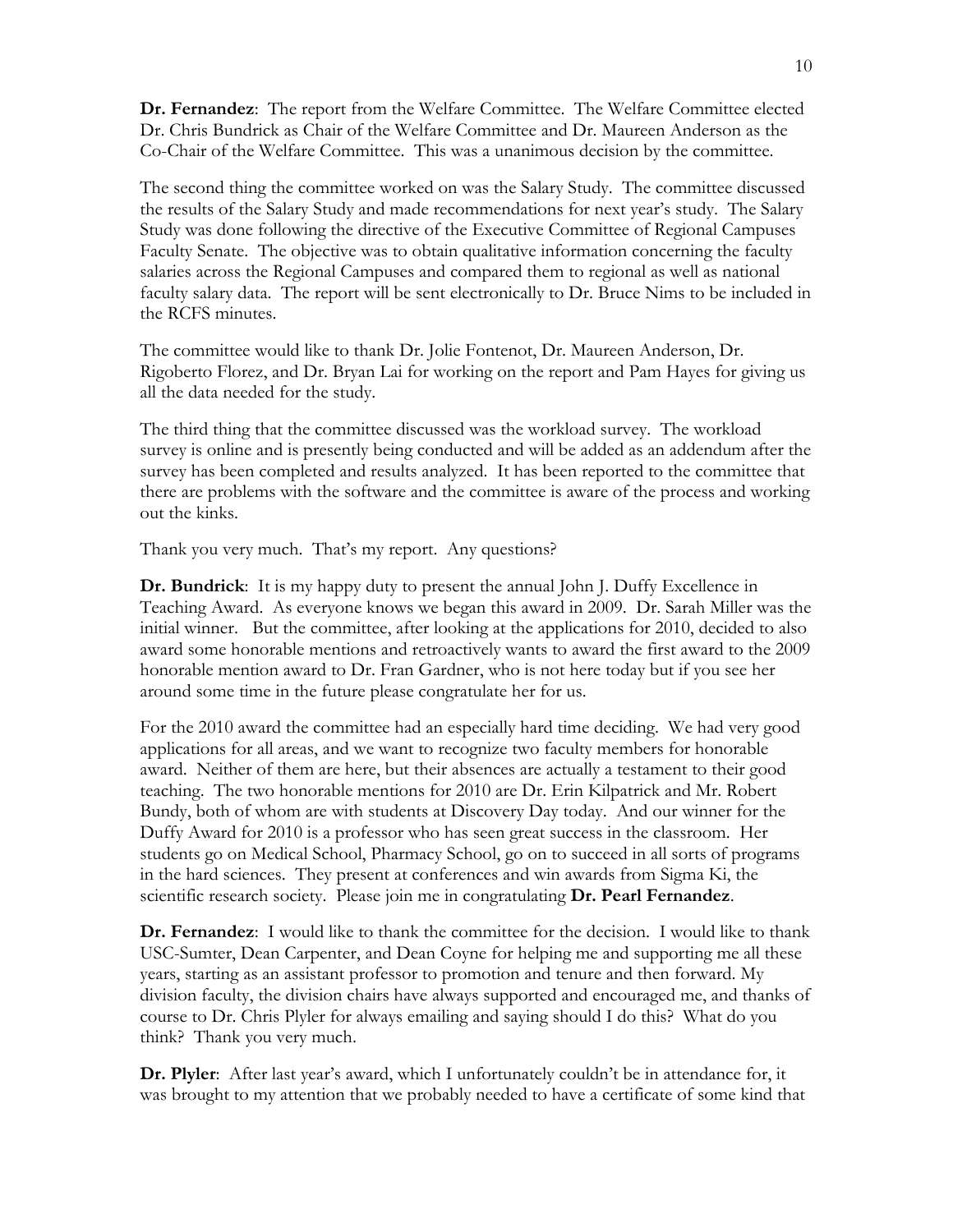the recipients could have and to hang on their wall or put in a file or just have some form of tangible recognition, other than the compensation that comes with along, which is the highest award that we can offer at this time. But I want to thank Dr. Duffy for his support, who has been giving to the endowment for so long, and in so many other ways, but part of what he and others have contributed to the foundation goes to the compensation to the winners of the John Duffy Excellence in Teaching Award. And posthumously I want to award Sarah Miller, last year's recipient, not the money, but again, the certificate, which I will keep wrapped up and you can open it later.

(Lots of unwrapping and flashing of cameras)

**Dr. Bishoff**: Welfare certainly knows how to jazz up a report. Okay Systems Affairs. Professor Kilpatrick is absent and Professor Suzanne Penuel is taking his place.

**Dr. Penuel**: I wish I could announce an award too, but instead I have three things to report. System Affairs generated a list of three foundational basic skills courses in math and English. Two of them are still on the books. One has fallen off the books. And we'll distribute the list along with course descriptions for faculty as well the individual campuses' administration to review. We hope you'll see fit to make them applicable to your degree programs as electives. If not, students who take the courses may not be able to get federal financial aid to support them.

And two we agreed to continue looking into clarification of policies that govern the evaluation of non tenure track instructors and we'll be working on that this summer.

And three, we've elected two new committee co-chairs, Carmela Gottesman and Blane DaSilva

Thank you.

**Dr. Bishoff**: Thank you for that report. Report from Executive Committee. Dr. Bruce Nims.

**Dr. Nims**: The Executive Committee met on April the  $8<sup>th</sup>$  at 1:30 in the Regional Campuses Offices conference room. Much of the same information that you heard in the reports today was given as campus news at that time. What I would like to draw your attention to however are the tentative meeting dates for the Senate for next year: Sept.  $30<sup>th</sup>$  in Columbia, Nov.  $18<sup>th</sup>$  in Sumter, Feb.  $17<sup>th</sup>$  in Columbia, and April 20 in Lancaster. In addition the Executive Committee will be meeting two weeks before those meetings on Sept.  $16<sup>th</sup>$ , Nov.  $14<sup>th</sup>$ , Feb.  $3<sup>rd</sup>$  and April  $6<sup>th</sup>$  in the Extended University Conference Room in the Thornwell Annex in Columbia. These are all tentative dates at this time. We will have firmer dates, I'm sure, over the summer. Thank you.

**Dr. Bishoff**: Committee on Libraries. Professor Anderson. No report.

Committee on Curricula and Courses. Professor Castleberry.

**Dr. Castleberry**: Courses and Curriculum met earlier this month in a marathon meeting that went so long that it had to be continued by email. The final results of that meeting can be gleaned from the report to the Columbia Faculty Senate which is just published on the Senate's webpage.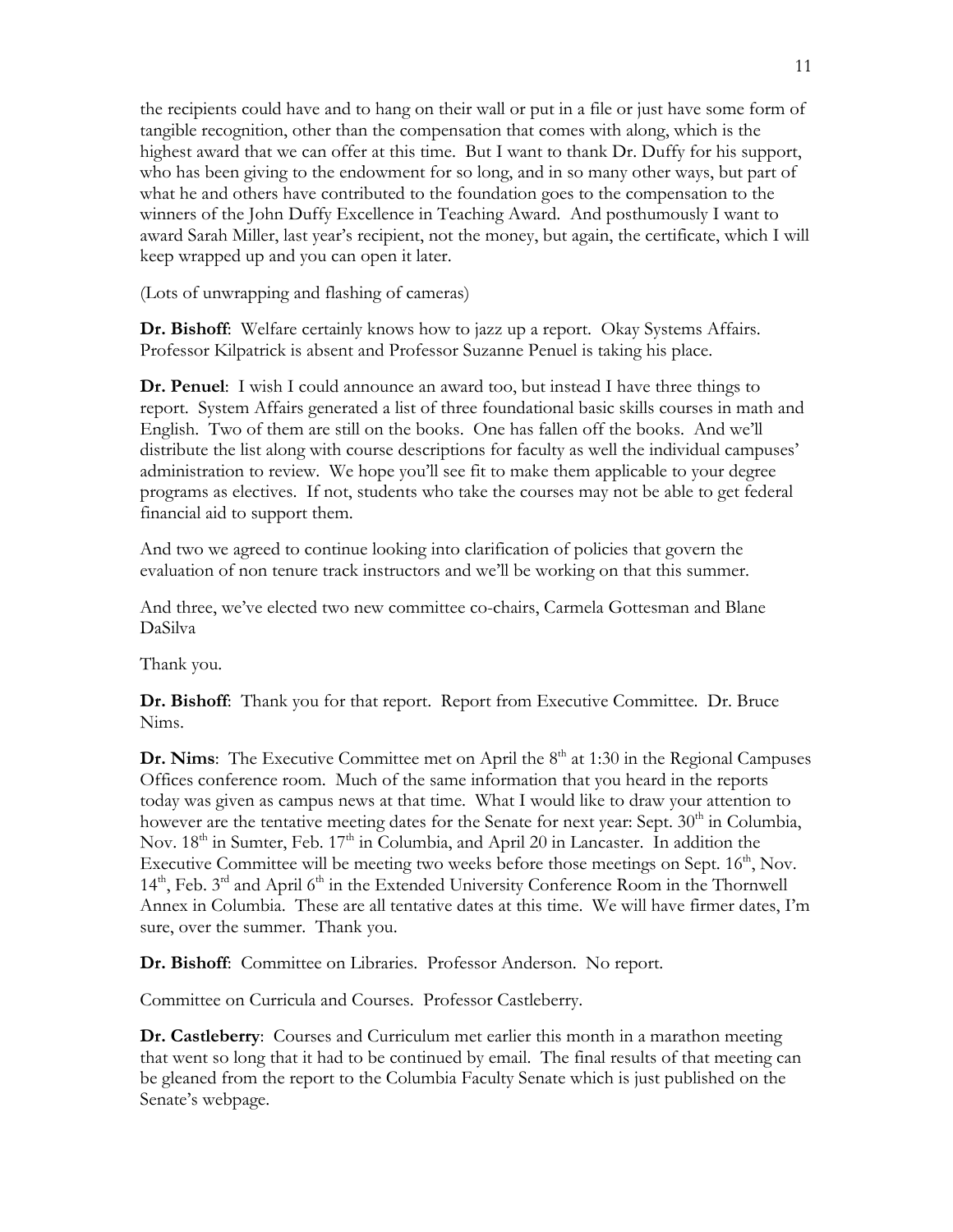We considered a large number of proposals but I would specifically like to draw your attention to the new math prerequisites for several of the courses we teach including Math 111, 111I, 115, 122 and 141.

That pretty much concludes my official report. I'd like to talk a little bit more about the math prerequisites. They were first considered by Courses and Curriculum in the September 2010 meeting. Since we routinely teach those courses, the proposal needed a letter of concurrence from our campuses. That letter was finally delivered in early April so that the committee could consider the math proposals.

Because of conversations I had had with a few faculty on our campus, I was not in favor of the changes as presented, specifically the working of the prerequisites for Math 111 and 111I, requiring a student to score a particular score on a very specific test seemed to be a little bit problematic. Part of the problem is that the data didn't indicate that it would really help us place our students effectively. I had hoped that we could have worked with Columbia to change the prerequisites in a way that would satisfy both the Columbia campus and the Regional Campuses.

Now sort of to the heart of it. I voted in favor of the changes, primarily because of the letter of support from our administration. I figured that the ways of the administration are mysterious but not really meant to harm the Regional Campuses, so my concerns are probably unfounded. On the other hand, because of problems that we had with the English Department in the past, and now with the Math Department, I would strongly urge this body to consider two things.

First, as was indicated earlier, we need to design this so that we can work more closely with Columbia. Specifically there are curriculum committees in various departments and schools in Columbia that deal with the undergraduate curriculum of their own discipline. We should have representation on those committees. We should actively pursue that through existing administrative channels. I would urge this body to sort of facilitate that process. But if we are really going to talk to them, we really need to talk more with each other. I would encourage this group to facilitate discipline specific meetings of our own faculty, maybe with beer and pizza or something, but something that would provide for some communication.

Again, the problems that I perceive are likely to not really to be problems, but meeting with the appropriate units in Columbia to deal with concerns during the deliberative process, as opposed to trying to do damage control after the fact, can do nothing but help us. Questions? May the force be with you.

**Dr. Bishoff**: Thank you. Committee on Faculty Welfare. Professor Fernandez. No report. Thank you. Faculty Board of Trustees Liaison Committee. Myself.

An interesting thing happened since the last meeting. It was discovered that only on the Columbia manual does it say that this committee should meet separate from the Board of Trustees as well as with the Board of Trustees, and so, as that has not happened in anyone's institutional memory, we did finally meet and intend to continue doing that, so we are prepared to offer a little bit more to the Board of Trustees when we actually meet with them.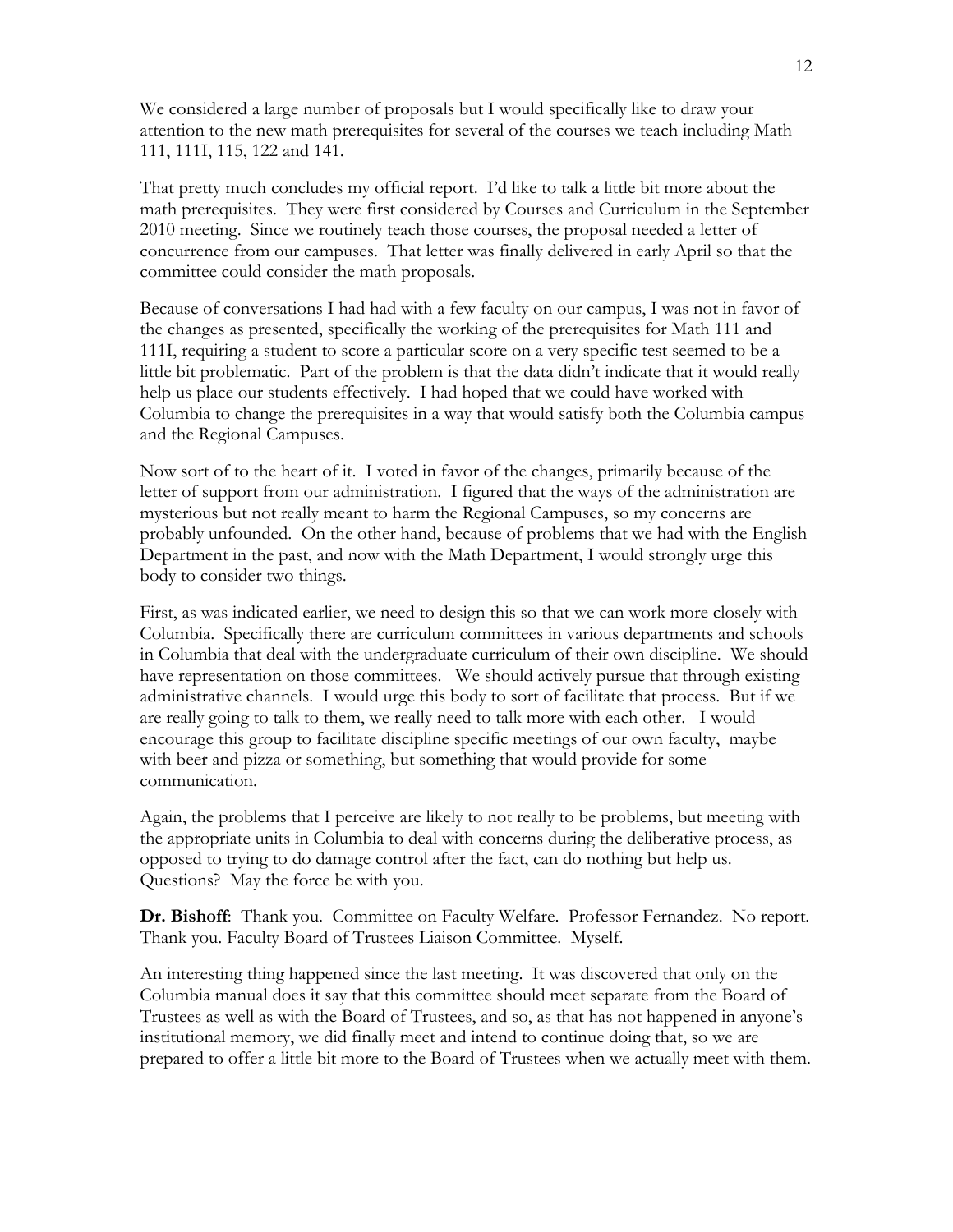How we're going to establish the representative, Dr. Plyler and I are in discussion about. We did also have the Board of Trustees Liaison Committee meeting with the Board of Trustees and there wasn't any Regional Campus information other than establishment of retirement for certain individuals and recognition of promotion.

Any questions?

Okay, Regional Campuses Search and Productive Scholarship Committee. No report.

Regional Campuses Academic Advisory Committee. Myself again. No report.

Other Committees. Conflict of Interest Committee. I don't see Noni here today. I will assume no report.

Special Order for Elections: Professor Miller.

**Dr. Miller**: At the last meeting we presented a slate for next year's executive board. It is as follows: Bruce Nims is Vice Chair, Chris Nesmith is Secretary and Jolie Fontenot is the At Large Member.

At this point I want to open the floor to see if there are any more nominations. Not seeing any I was wondering if we could put in the slate by acclamation? All in favor? (Aye) Any one opposed? (Nothing said).

**Dr. Bishoff**: Unfinished Business. Rights and Responsibilities has that category all to themselves this meeting. Dr. Hammond.

**Dr. Hammond**: We have four separate motions that were presented for your consideration at the last meeting. I'm going to briefly read each motion to be included in the minutes. We talked about them a little bit then. But if you want to discuss them further, we can.

Motion 1: This committee moves that Chapter 1 of the Regional Campus Faculty Manual administrative organization be moved to become Appendix 1 and that existing appendices following this be renumbered accordingly. The Vice Provost's Office will assume responsibility for updating Appendix 1 with the inclusion of the date of last revision at the top of the appendix. Any reference to appendices in the manual will be updated to reflect the change in numbering. We also request that the Vice Provost's report to the Regional Campus Faculty Senate when such updates occur as a courtesy to the body.

**Dr. Bishoff**: Any discussion? All those in favor say Aye. (Aye) Opposed? (None) Abstintions? **Motion passes**.

**Dr. Hammond:** Motion 2: This committee moves that a section be inserted on page 50 of the Regional Campus Faculty Manual between the sections titled "Appointment Procedure" and "Nepotism Policy." This new section will be titled "Dual Career Accommodation" and will read as follows:

USC commits to making every effort to assist with the employment search for spouses and partners of recruited candidates. See University policy ACAF 6.1 for more information.

This motion and the next one refer to the family friendly policies that are already extant at the University.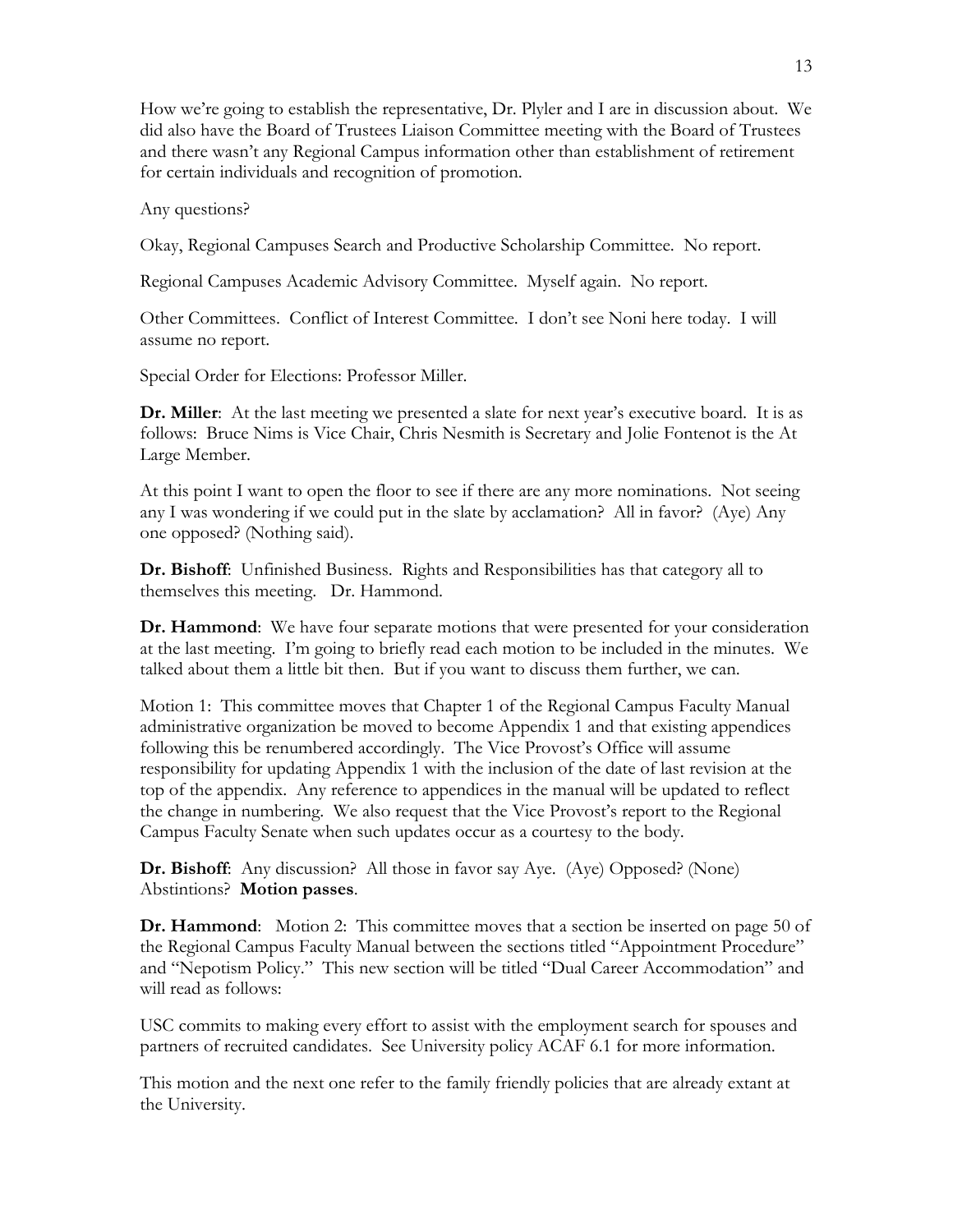**Dr. Bishoff**: Any discussion on this motion? All in favor say Aye (Aye) Opposed? (None) Abstentions? **Motion passes**.

Dr. Hammond: Motion 3: This committee moves that a new section be created on page 73 of the Regional Campus Faculty Manual following the section on Leave and before the section Insurance Programs. This section will be titled Change in Status and Duties and will include two subheadings, Modified Duties for Faculty and Part Time Status. The section Modified Duties for Faculty will read as follows:

"Full time faculty members are eligible for one semester of modified duties or the equivalent extend over two semesters to provide full time faculty with some relief from academic duties and the opportunity to respond to anticipated or unanticipated life events or situations when needed. See ACAF 1.60 for more information."

The section on Part Time Status will read as follows:

"Part Time Status is allowed for full time faculty and staff if approved. Full health insurance and state retirement are provided if the faculty or staff member is working at least 20 hours a week. See University policy HR1.60."

**Dr. Bishoff**: Any discussion? All in favor say Aye (Aye). Opposed (None) Abstentions? Motion passes.

**Dr. Hammond**: Motion 4: This committee moves to make two small modifications to the flow chart of Regional Campuses' Tenure and Promotion Procedure on page 37 of the Regional Campus Faculty Manual. On the left hand side of the chart under Procedure immediately following Candidate Prepares File, insert File undergoes external review. On the right hand column under Candidate Notification in the corresponding row, insert Candidate informed that the number of external reviews added to the file. This is already in the manual. It's just not in the flow chart. So the flow chart is not quite accurate.

**Dr. Bishoff**: Any discussion to that motion. All in favor say Aye (Aye) Opposed (None) Abstentions? Motion passes.

**Dr. Hammond**: For new business we have two motions and a resolution for your consideration. I think I'll do the resolution first. I have handouts.

The committee has had several people come to us with different concerns over the last couple of years. Different constituencies with different issues and as we've looked at each of those and tried to deal with them, it occurred to us that there is a kind of common thread between some of these concerns that ultimately comes down to we need to be increasing the number of tenure track faculty that we're hiring. I'm going to read this motion and I apologize. I know you guys can read but I also know you're seeing it for the first time. And so I'm just going to go through it.

The Rights and Responsibilities Committee bring for your consideration and for a vote the following resolution:

"Whereas the mission of the University of South Carolina Regional Campuses is to provide higher education to students across South Carolina; and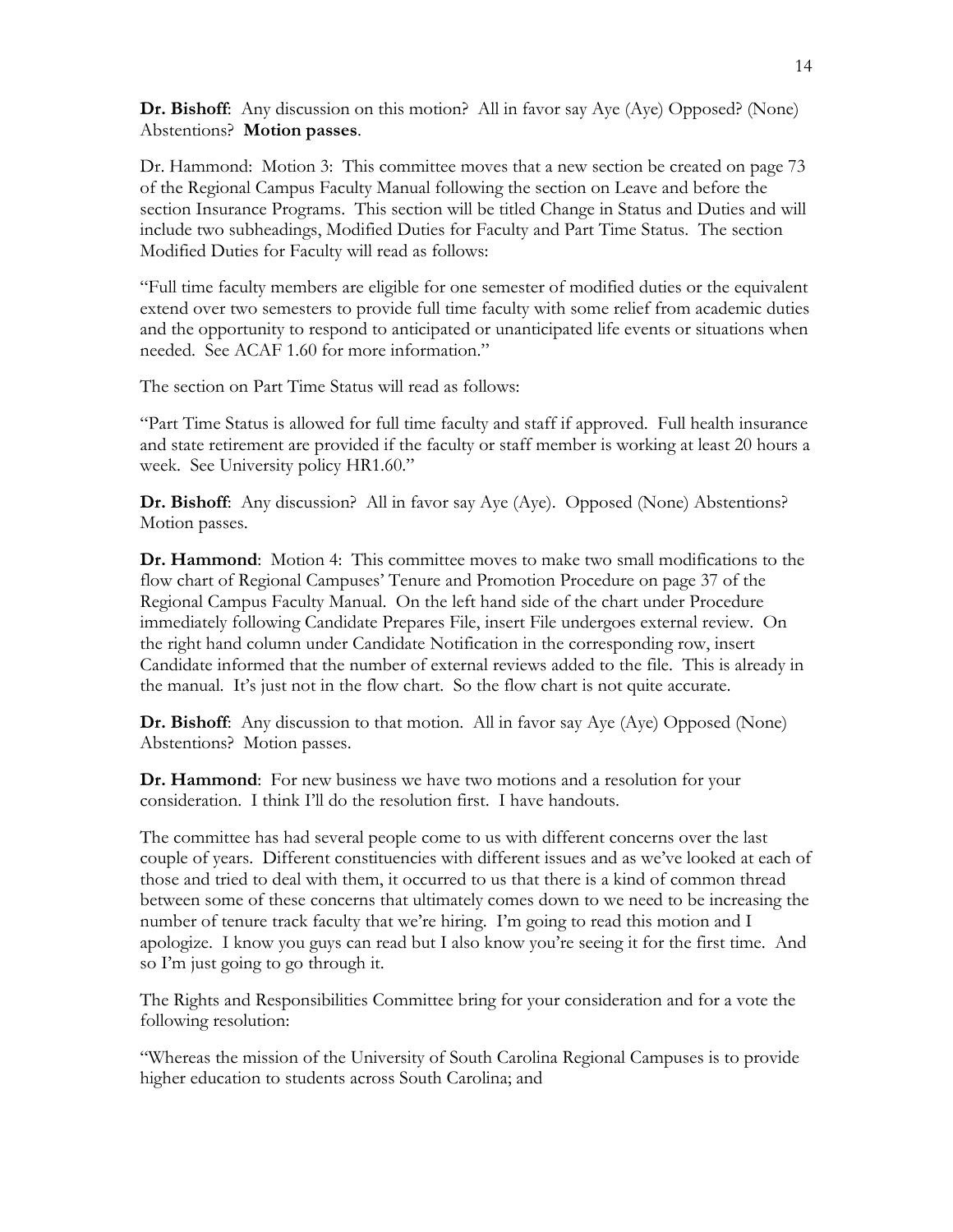Whereas at the heart of this mission is a teaching faculty of high quality dedicated to excellence in instruction, scholarship, public and professional service, and creative endeavor which enrich the classroom experience; and

Whereas the faculty's role in academic and governance matters is critical to the success of the academic missions of our institutions, to the extent that even accrediting organizations for the university mandates such authority be clearly defined and described for reaccreditation; and

Whereas faculty have primary responsibility for the content, quality, and effectiveness of the curriculum, as well as multiple additional academic responsibilities, such as Faculty Senate, numerous faculty and institutional committees, student advisement; and

Whereas tenured and tenure-track faculty form the core of the faculty organizations on each individual regional campus and in regional campuses organizations overall; and

Whereas employment practices such as hiring instructors to replace retiring faculty, leaving empty positions unfilled, hiring librarians as staff rather than faculty provide relatively little cost savings, particularly when such instructor searches must be repeated from year to year, and whereas such practices undermine the continuity and stability of the faculty organization; and

Whereas the academic missions of the regional campuses have been suffering from serious long-term declines in faculty participation on committees requiring numbers of tenured faculty, in an absence of mentoring for junior faculty, in the teaching of upper-level courses to serve the growing enrollments in Palmetto Programs, and that libraries' teaching function is compromised by the absence of faculty leadership;

Therefore, be it resolved

That the members of the Regional Campuses Faculty Senate urge administration at all levels to support the hiring of faculty in the tenure-track,

That such a resolution is not intended to undervalue the real contribution instructors make to our institution, nor to deny the stringency of the economic factors at hand, but

That the members of the Regional Campus Faculty Senate believe that the regional campuses' continued survival depends on a strong and stable academic identity established in large part by our excellent teaching faculty.

**Patrick Saucier** (Extended University): How long has this been going?

**Dr. Hammond**: This has been going on for about a thousand years. And our committee did make a resolution, and Martha may be able to say exactly when it was, but it was a couple of years ago, it was a brief resolution. We have had some response from administration on that. And the most recent response from the Provost seems to suggest some support for the notion of hiring librarians as faculty in the Library Director position.

So it seems like a good time to reiterate the fact that our faculty manual establishes procedures whereby faculty can be hired as librarians and particularly for head librarian positions. We believe as a committee that's a value asset to our institution.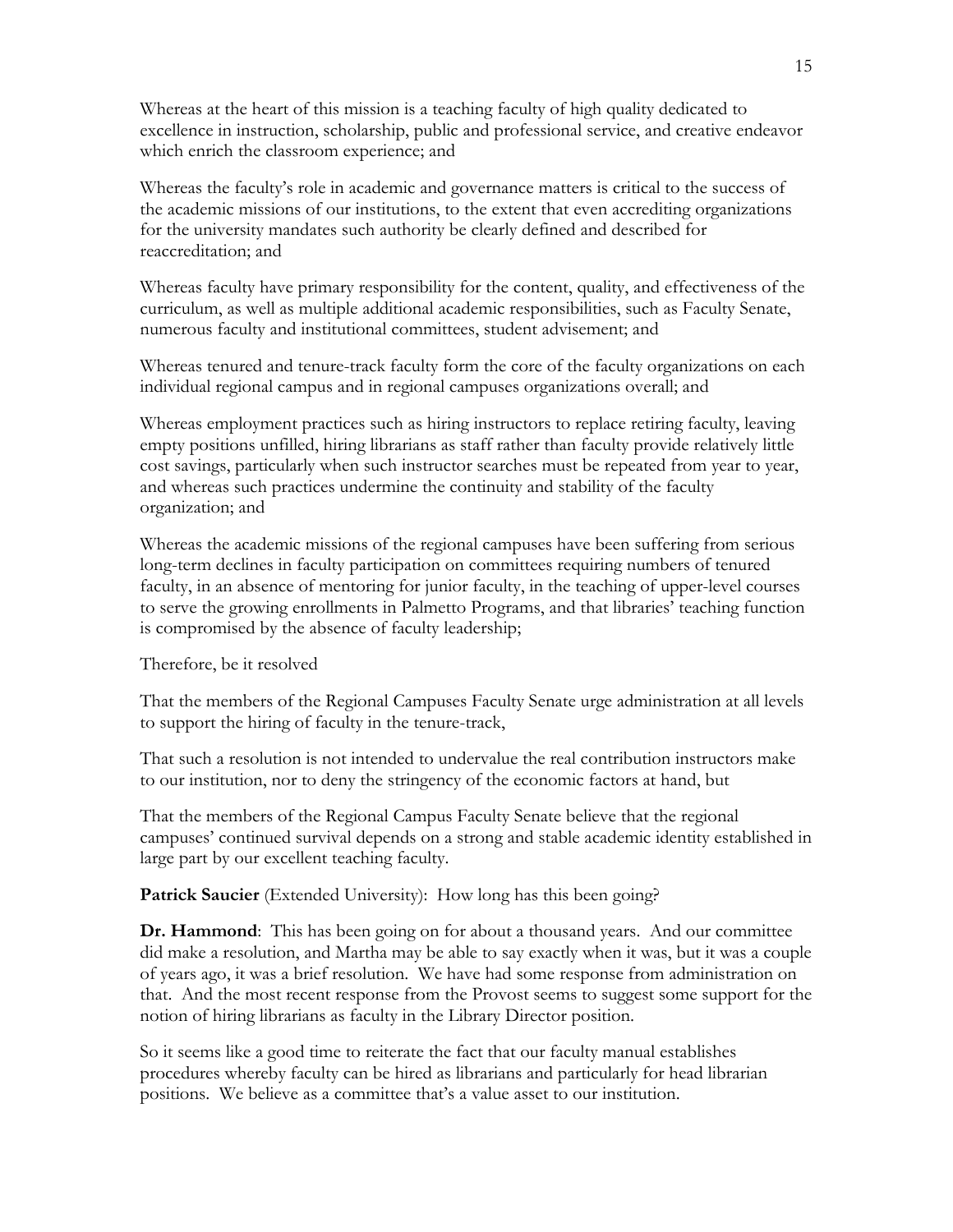**Professor Saucier**: Was your committee charged with this? Or is this something that your committee as Rights and Responsibility…..

**Dr. Hammond**: Our committee was asked to look at the library issue and we were asked to consider a representative's concern that too many instructors were being hired on a particular campus. So we had these two different charges to look at. And when looking at them we started to think that there might be some connection between them. We were not charged specifically to come up with a resolution to this effect.

**Professor Saucier**: It seems to me that this concerns our orientation towards what tenure is, what university policy is and what higher education is. If we vote on this as individuals are we making some kind of statement about where we stand on a very complex issue?

**Dr. Hammond**: Well I'm not sure how to answer that question. A resolution as adopted by the Senate does indicate a commitment on the part of the individuals in the Senate towards the ideas within that motion. I think that everybody understands these are complex ideas and there are many decisions that one might take regarding them. I do think that the overall intent of the resolution to reiterate the critical need for hiring tenure-track faculty is something that most of us agree with.

I know that we're very excited to have a representative from Union for the first time on the Executive Committee in I don't know how many years. Because you need, you know, tenure-track faculty to staff committees. We have tenure and promotion committees that don't have enough members. We have to grab those members from different campuses and a T & P committee that functions across campuses is a different and a more difficult process for both the committee and the candidate.

On my own campus in particular we have a pretty good record of having tenure-track faculty, and I thank you for that personally here on the floor, John. Still we have to go through elections to see who can serve in what offices, because by the time we have Division Chairs here and T & P members here and Regional T & P members here and grievance members here, there's nobody left. There are not enough tenured people to serve on the various committees (that require tenured membership).

So the overall intent of the motion is to reiterate all the way up the line how critical it is that we believe that tenure-track faculty be hired whenever possible in preference to instructor hires. And if that's something you're down with then that would be a resolution I think you could support without being wedded to every individual phrase in here.

I don't know if that answers your question or not.

**Professor Saucier**: That's fine.

**Dr. Hammond**: Thank you.

**Dr. Bishoff**: Further discussion? Okay, all those in favor of the resolution say Aye (Aye) Opposed (One Nay) Abstentions? (None) **Resolution passes with one negative vote**. (The individual who voted negatively later indicated that the intention of the vote would be more accurately characterized as an abstention rather than a "nay.")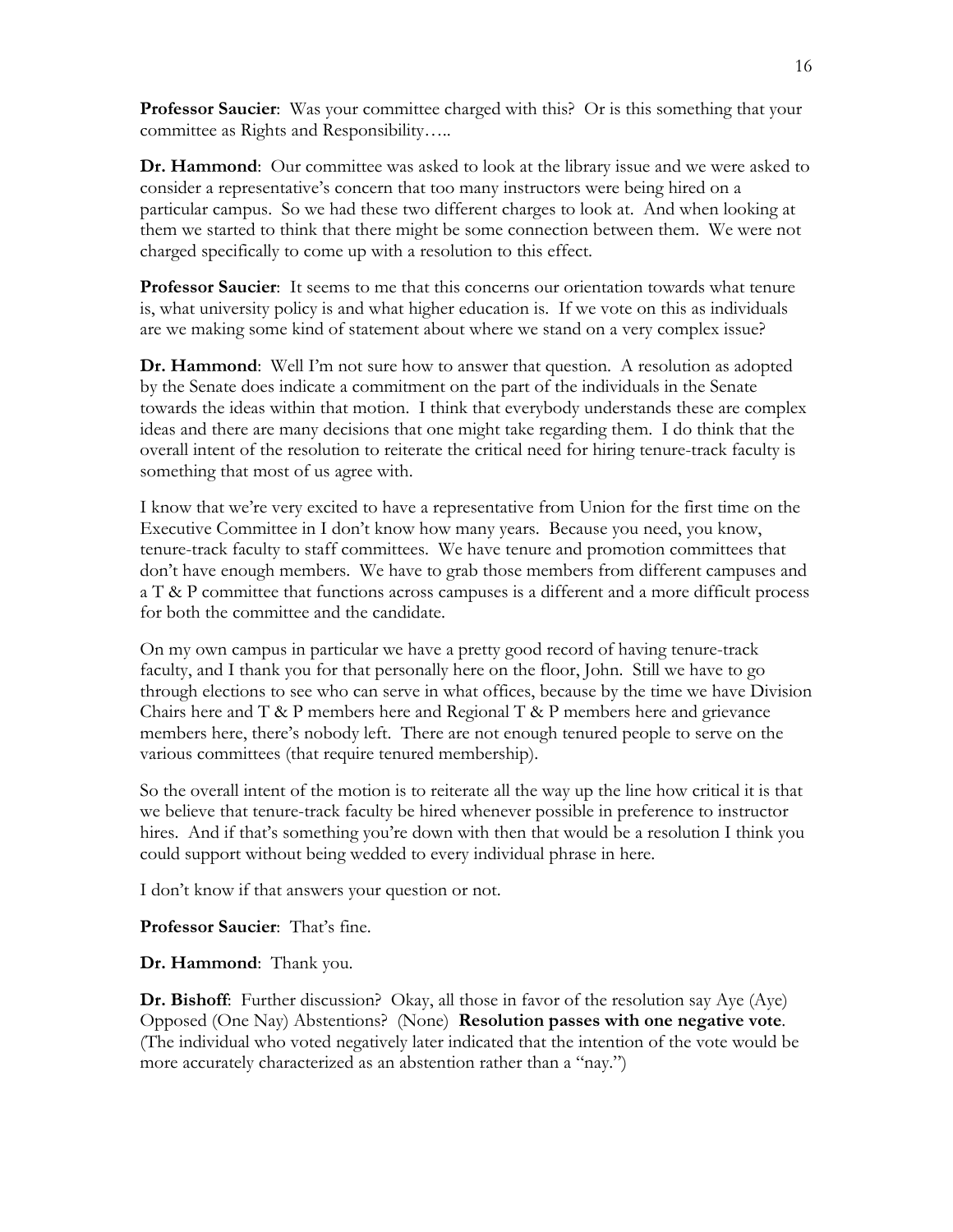**Dr. Hammond**: Our next motion is an exciting one. This is relative to a matter that appears in your Regional Campus Faculty Manual on page 29. It is part of the "External Review Procedures" section. As you know the *Regional Campus Faculty Manual* underwent considerable revision last year. Any time new procedures are implemented, oftentimes you find little holes afterwards. Somebody doesn't realize this is going to happen as a consequence. One little hole that we found that candidates were confused about when they turned in their tenure and promotion files for external review, were they turning in their tenure and promotion file, period?

My understanding of the process, and I hope this is right, but my own understanding of the process was that it was not the intent of external review for that deadline of the files to be turned in to be the final deadline. Is that right Chris?

**Dr. Plyler**: That's my understanding.

**Dr. Hammond**: Okay. And that it is within acceptable normal parameters for the candidate to continue to revise the file until the date of campus review. Thank you for clarifying that. I was pretty sure.

Regardless, it seemed important to make sure to clarify the process as much as possible. We want to make sure that the candidates know exactly what they have to do and how they have to do it and are not confused about whether they're done or not.

So, for your consideration the Regional Campus Faculty Rights and Responsibilities Committee moves to insert a bullet on page 29, this is in the Section External Review, Procedures of the Regional Campus Faculty Manual, and to renumber all the bullets in that section.

The bullet will read:

It is recommended that the tenure and promotion file be complete and final at the point of submission for external review. However the candidate may continue to revise the file after submission until the deadline set for individual campus review but no later than November 1.

This is substantive. (Then she read it again)

The purpose of this motion is to remove the ambiguity that is currently in the manual, clarify what the expectation is for the candidate. It also reinforces the idea that the file that is sent to the external reviewers as much as possible should be complete and in very good shape. Obviously you don't want your external reviewers seeing something that's shoddy. But it does allow for the possibility of the candidate to revise the file if desired after that date, up until the time of campus review.

**Dr. Bishoff**: Okay I'll rule that **substantive** since it's a change in the manual.

**Sarah Miller, Salkehatchie**: Lisa, I do like the bullet that you put in there about having it as complete as possible. I brought this up one other time. My concern about that is that if candidates keep making changes to the file, then perhaps they aren't sending out something that is quite as good as they could. If we do get sloppy on (our T&P files) I wonder what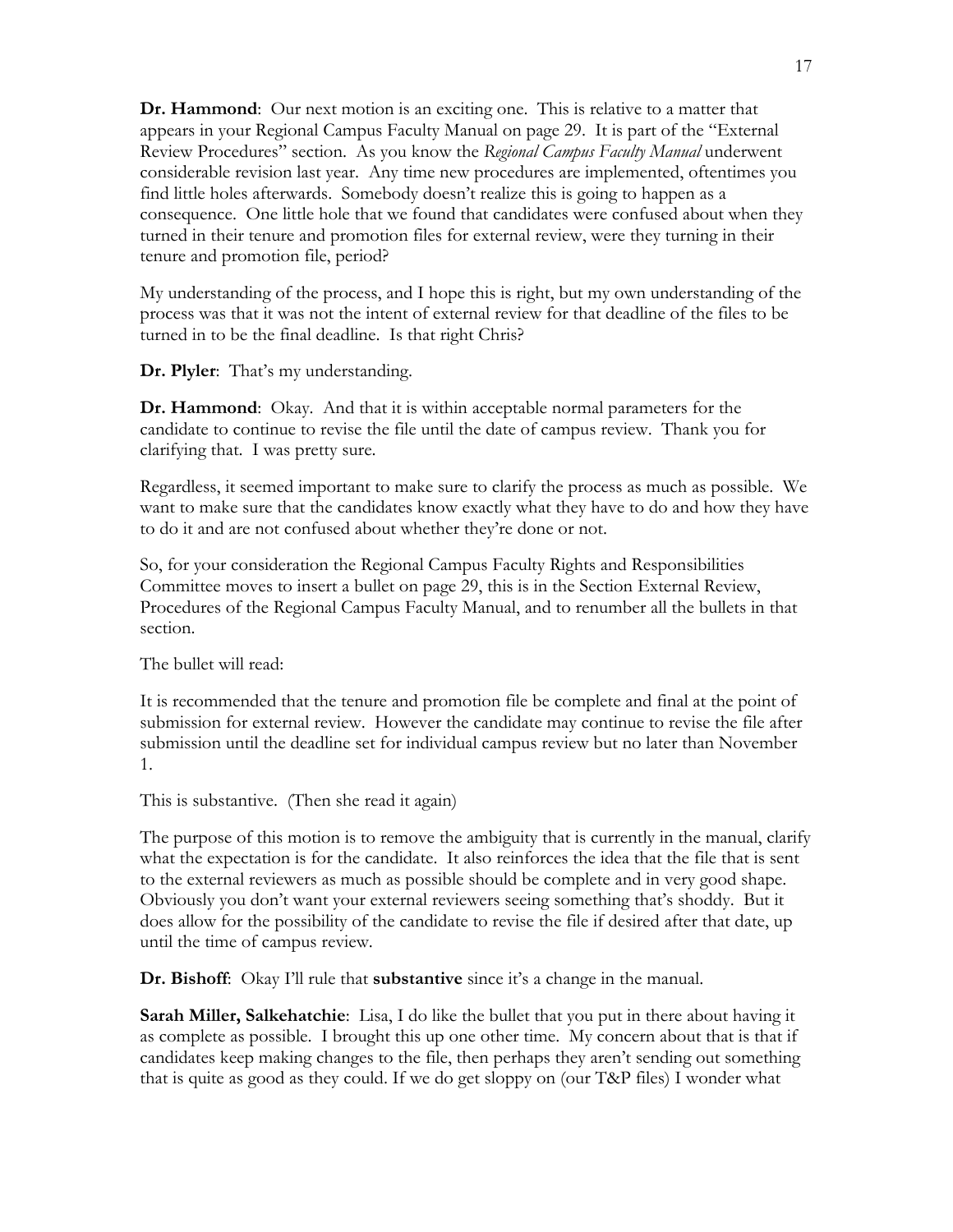that would mean to our reputation. I do like it that you put the statement about files being as complete as possible in there. That is a concern of mine.

**Dr. Hammond**: Just briefly, we talked that there are a lot of different ways that this could be handled. My feeling and the feeling of the committee is that ideally when the file is turned for external review it should be finished. However, there is relatively little grace in the T & P process for the candidates. It's a difficult and stressful process. It's the feeling of the committee that insofar as we can give a candidate leeway, we do that.

So this does reiterate that the file be complete when the external reviewers see it, but it also gives you an opportunity (to make some changes before the final deadline). Because there is, to my way of thinking, not really a whole lot of point for the file to be sitting in somebody's office from July  $1<sup>st</sup>$  to November  $1<sup>st</sup>$ , when somebody might be able to do a little something with it. We talked about a number of different solutions, but this seemed to be the one that had the general consensus of everyone behind it.

**Dr. Bishoff**: Any other comments or questions? Alright then this motion will come on the floor in the first meeting in the Fall.

**Dr. Hammond**: The next motion is not as exciting. This motion is intended to clarify the procedure by which the *Regional Campus Faculty Manual* is updated and revised every year. As you know, last year I chaired an ad hoc committee that was responsible for going through and finding if motions had not been incorporated in the manual then getting those in there. And while I'm happy to serve, I don't want to do that again.

So on page 79 of your Regional Campus Faculty Manual, this is in the section "Bylaws of the Regional Campus Faculty Senate," under article three, "Officers," Rights and Responsibility moves to insert the following as Section three on page 79 and to renumber the remaining sections accordingly.

"Following the final senate meeting of the academic year, the new immediate past Chairwill forward to the Vice Provost and Executive Dean all motions and actions approved the Regional Campus Faculty Senate during the term the immediate past Chair presided as Chair of the Senate."

We could not think of a less cumbersome way to say this, but the intent is that the immediately following the elections, you will be the immediate past Chair, you will take all the motions that were approved during your tenure and forward them to Dr. Plyler for his review.

Should I read it again?

**Dr. Bishoff**: Okay technically this is **substantive**.

**Professor Saucier**: It's substantive because it's going to go in the manual?

**Dr. Bishoff**: It's a manual change. That's pretty much my immediate response.

**Professor Saucier**: Well than we would vote on it the next meeting.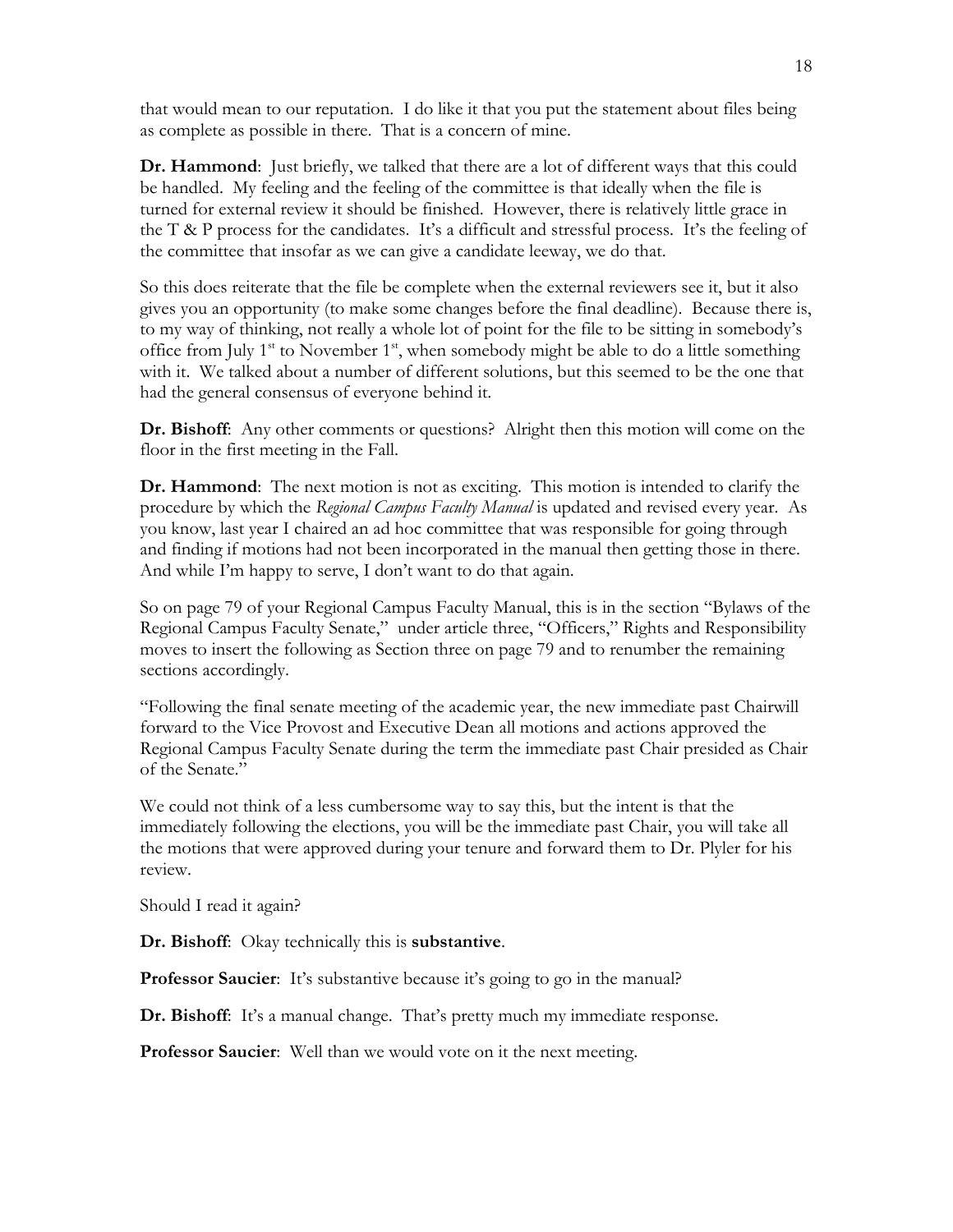**Dr. Bishoff**: In fact we discussed that in the Executive Committee and that's what's supposed to happen. Hearing nothing further, we will bring this up again in the fall.

**Dr. Hammond**: I beg your indulgence, but that is all.

**Dr. Bishoff**: Is there any other business? Are there any announcements?

Dr. Leandro Junes ? Come on up.

**Dr. Junes, Sumter**: I want to announce that as part of the Math Seminar that we are working on, the work of one of our students will appear in a refereed journal.

**Dr. Bishoff**: Congratulations. Any further announcements? Yes, Dr. Plyler.

**Dr. Plyler**: As is customary at our last meeting, it is my pleasure to recognize the efforts of your leader in the Senate this year, Steven Bishoff from USC-Sumter, for his leadership, for his consistency in making sure the business of the Senate and likewise all of the faculty at the Regional Campuses continues in a quality way. He has been exemplary in his leadership throughout this year, and even prior to this year in some ways, but it's always a learning experience for the Chair and for me, and for staff in my office and hopefully for you. Steven, on behalf of the Senate and my office and the University of South Carolina, we appreciate your distinguished service as Chairperson for the Regional Campus Faculty Senate during the 2010-2011 academic year. Congratulations on a job well done.

**Dr. Bishoff**: I'd like to thank all of you for making it really so easy to do. A lot of people did a lot of hard work to make things much easier for me. So now I have the pleasure of getting Sarah nervous for the first of many times.

**Dr. Miller**: And I have the pleasure of adjourning this meeting.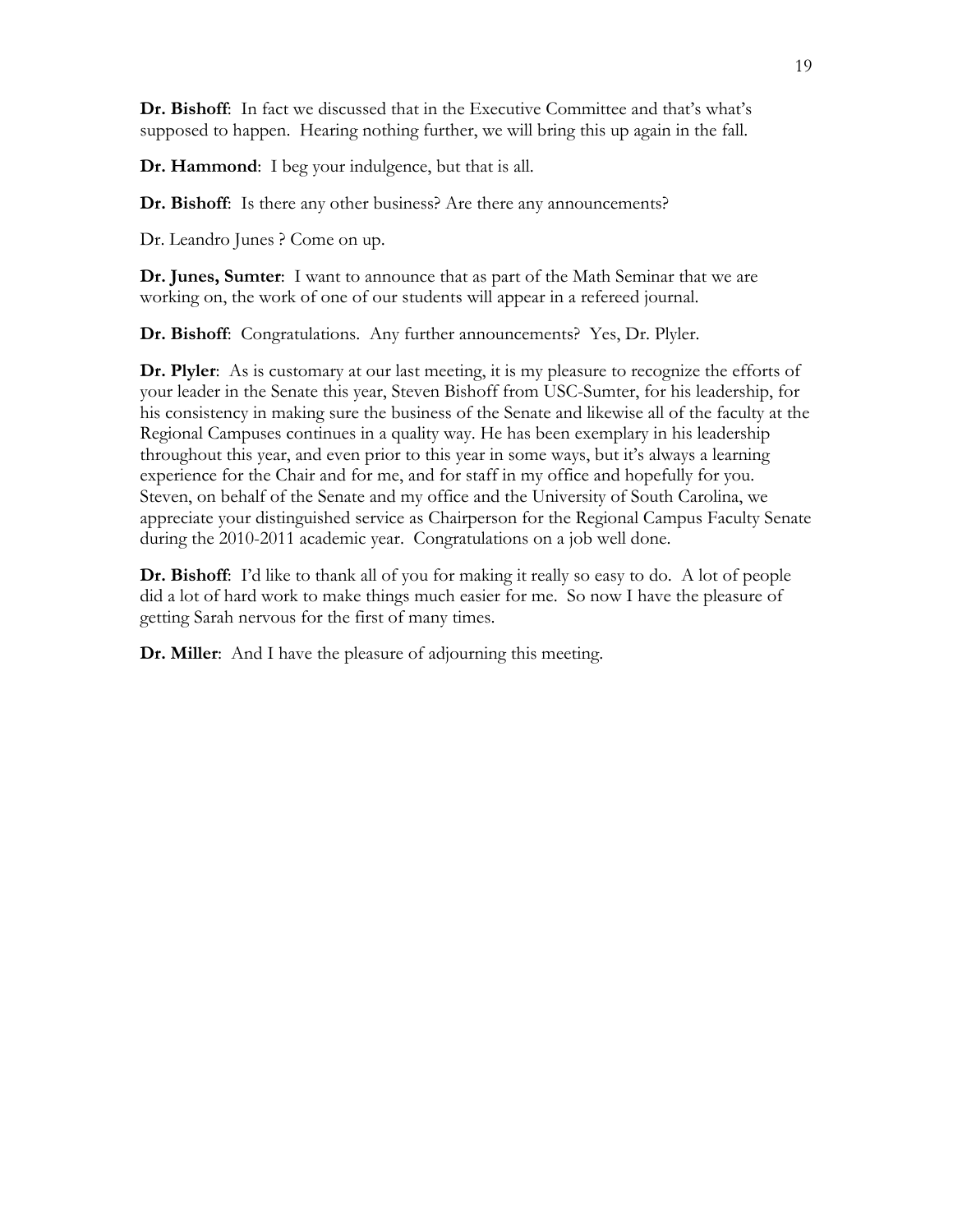## **Appendix I: Full Texts of Electronic Reports Not Included in the Text of the Minutes**

#### Vice Provost Plyler's Report

**SACS visit**: to campuses; very positive impressions resulting in 5 unofficial recommendations

We really won't know until we receive the report of the On-Site Committee. But here are things mentioned in the exit interview:

We need a policy stating that we **routinely evaluate our contractual programs in terms of our mission**.

The reviewers think that an anatomy **professor who has a PhD in biology and has taken 3 anatomy graduate courses is not qualified to teach 2 AA/AS introductory anatomy courses that do not count toward the biology major, even though the USC Aiken and USC Columbia Biology departments approved him to teach these courses.** 

**At least 25% of all credit hours in the major must be taught by instructors with a highest terminal degree.** If a major falls short because a faculty member retired and a search is underway to hire a new faculty member, the institution is still found guilty as charged. There are no exceptions.

**Program coordinators must have a highest terminal degree, and apparently we can't have one coordinator responsible for several programs.** 

**The reviewers want us to restate the QEP outcomes to match the rubric we will be using.**

Again, these are preliminary findings intermixed with speculation. All small stuff, but some not so easy to fix in just 5 months.

**Blueprint/Budget** submissions and defense—emphasis on academic vision & student & faculty support

Tuition for  $2011 - 12$ ?

Military Student tuition proposal

Tenure and Promotion Files are being read in the office of the Provost

Governor's discussions with leaders in higher education give a hint as to how higher education may be funded in the future: Performance in 4 areas: 1. % of SC students; 2. Student retention; 3. Placement of graduates in workforce; 4. Economic Development

### **2011 Faculty Awards Ceremony**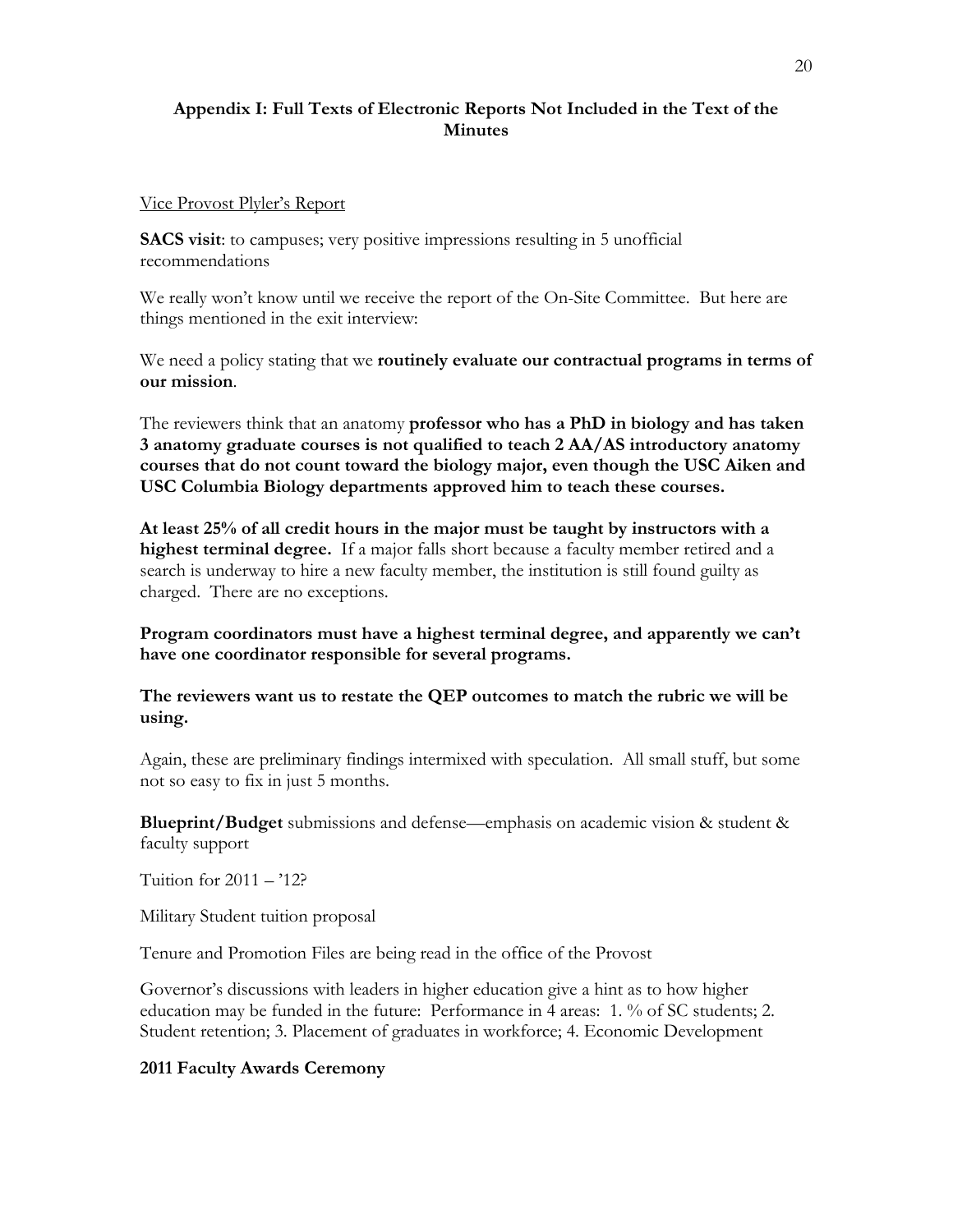The 2011 Faculty Awards Ceremony will be held on Wednesday, April 27, 2011 at 3:00 p.m. in the Program Room in the Hollings Library. Please encourage the faculty in your college/school to attend.

John Duffy Excellence in Teaching Award + Honorable Mentions will be announced later this afternoon

The Creative and Performing Arts grant program promotes and nurtures the creative and performing arts by faculty on the Columbia and Regional Campuses of the University of South Carolina. The purpose of this competitive grant program is to provide funding to assist faculty in the creative and performing arts in achieving their scholarship goals, with particular emphasis on those activities that support work needed for tenure, promotion, completion of an ongoing project, and/or in exploring new areas of scholarship and/or creative work.

The Humanities grant program supports faculty development through research and scholarship achievement in the humanities on the Columbia and Regional Campuses of the University of South Carolina. The purpose of this competitive grant program is to provide funding to assist Humanities faculty in achieving their scholarship goals, with particular emphasis on those activities that support work needed for tenure, promotion, completion of an ongoing project, and/or in exploring new areas of scholarship.

Congratulations to Regional Campus and Extended University Faculty who received awards:

### **Alissa Holland**

Psychology – College of Arts and Sciences

A Functional Cerebral Systems Approach to Anxious Arousal: The Influence of Right-Lateralized Cognitive and Physiological Stress on Right Hemisphere Activation and Regulation of Sympathetic Tone (\$18,161)

### **Michele Reese**

USC Sumter

Poetry Sequence on the Study of Slave Narratives (\$9,533)

## **Julia Elliott**

Regional Campus & Continuing Education – Senior & Regional Campuses

Hamadryas: a novel (\$14,664)

### **Lisa Hammond**

USC Lancaster

Finding the Goddess and Other Poems (\$9,449)

### **Dean Searches:**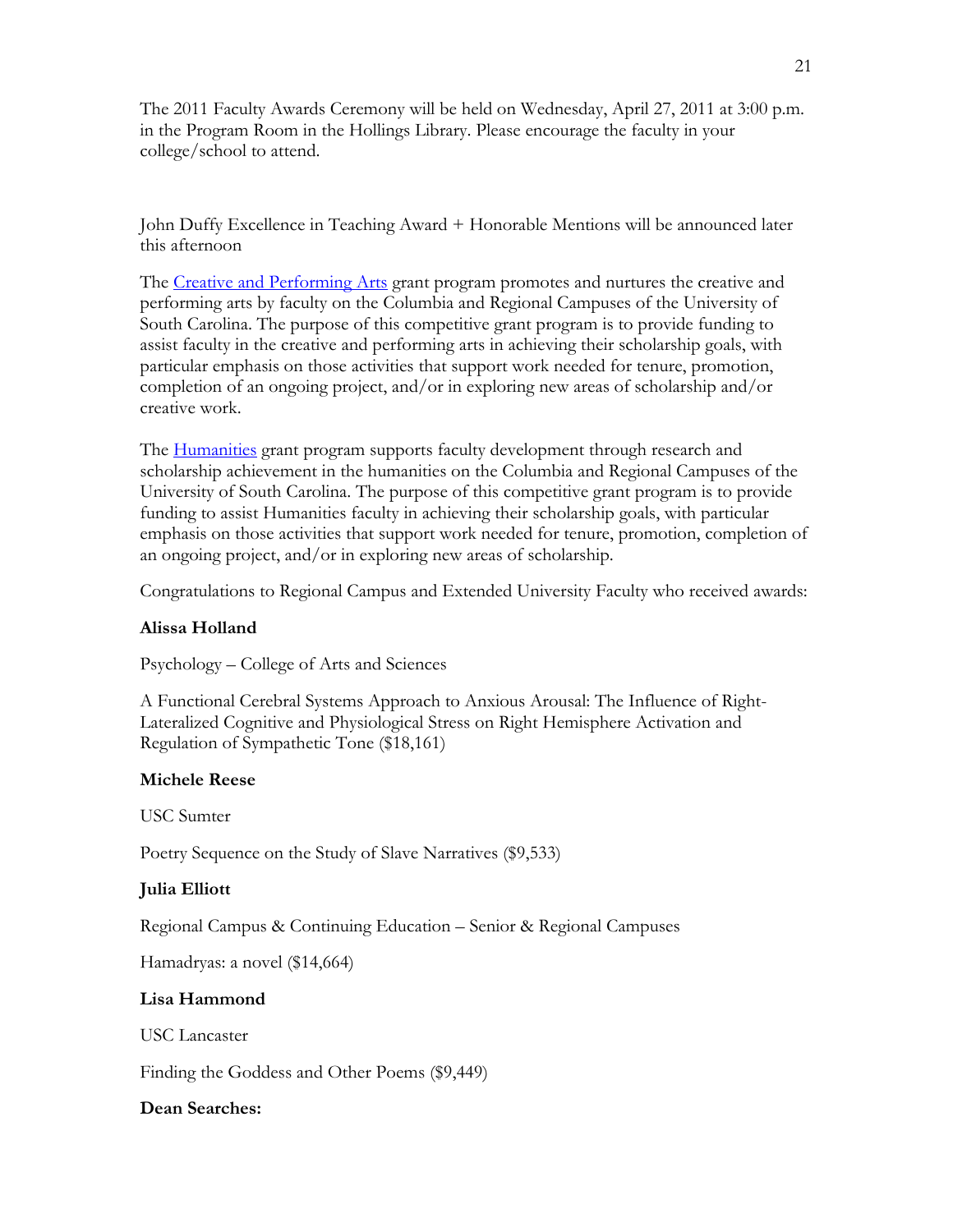Law (new Dean): Robert M. Wilcox, Associate Dean for Academic Affairs and Professor of Law, University of South Carolina School of Law.

### **College of Education dean candidates** to make visits

Three candidates for dean of the University of South Carolina College of Education have accepted invitations to visit the campus in the coming weeks. Each will make a two-day visit, meeting with faculty, students, staff, alumni, and administrators.

The candidates:

Dr. Pamela Carroll (Florida State University) -- April 11-12

Dr. Kim K. Metcalf (University of West Georgia) -- April 21-22

Dr. Peter Hlebowitsh (University of Iowa) -- April 25-26

### **Social Work dean candidates** to visit

Two candidates for dean of the College of Social Work will visit campus in April to meet with faculty, staff, students and community members.

They are Dr. Anna Scheyett, associate dean for academic affairs, School of Social Work at the University of North Carolina at Chapel Hill, and Dr. G. Brent Angell, professor and director of the School of Social Work at the University of Windsor in Windsor, Ontario.

## **Honors College:**

Two Candidates

## **USC Upstate Chancellor:** 3 candidates

### **USC Union:** Just being advertised

I encourage all to visit the Regional Campuses website regularly for updates and news.

### Dean Catalano's Report from USC Lancaster

RCFS Meeting at USC Salkehatchie, April 22, 2011

### USCL Highlights for 2011 - 2012

- 1. In calendar year 2010, student enrollment increased 10%; two new admissions counselors recently hired
- 2. Retention and success rates remain high.
- 3. New writing center planned for 2011-2.
- 4. New Soccer Field is comple Men's Soccer will be 7th intercollegiate sport in 2012.
- 5. Faculty searches in History, Math, Sociology, and Criminal Justice have been completed successfully.
- 6. Technology upgrades are planned, including new network servers and Banner implementation.
- 7. New USCL Police Department has been formed, BIT team active, and installing Lynx system.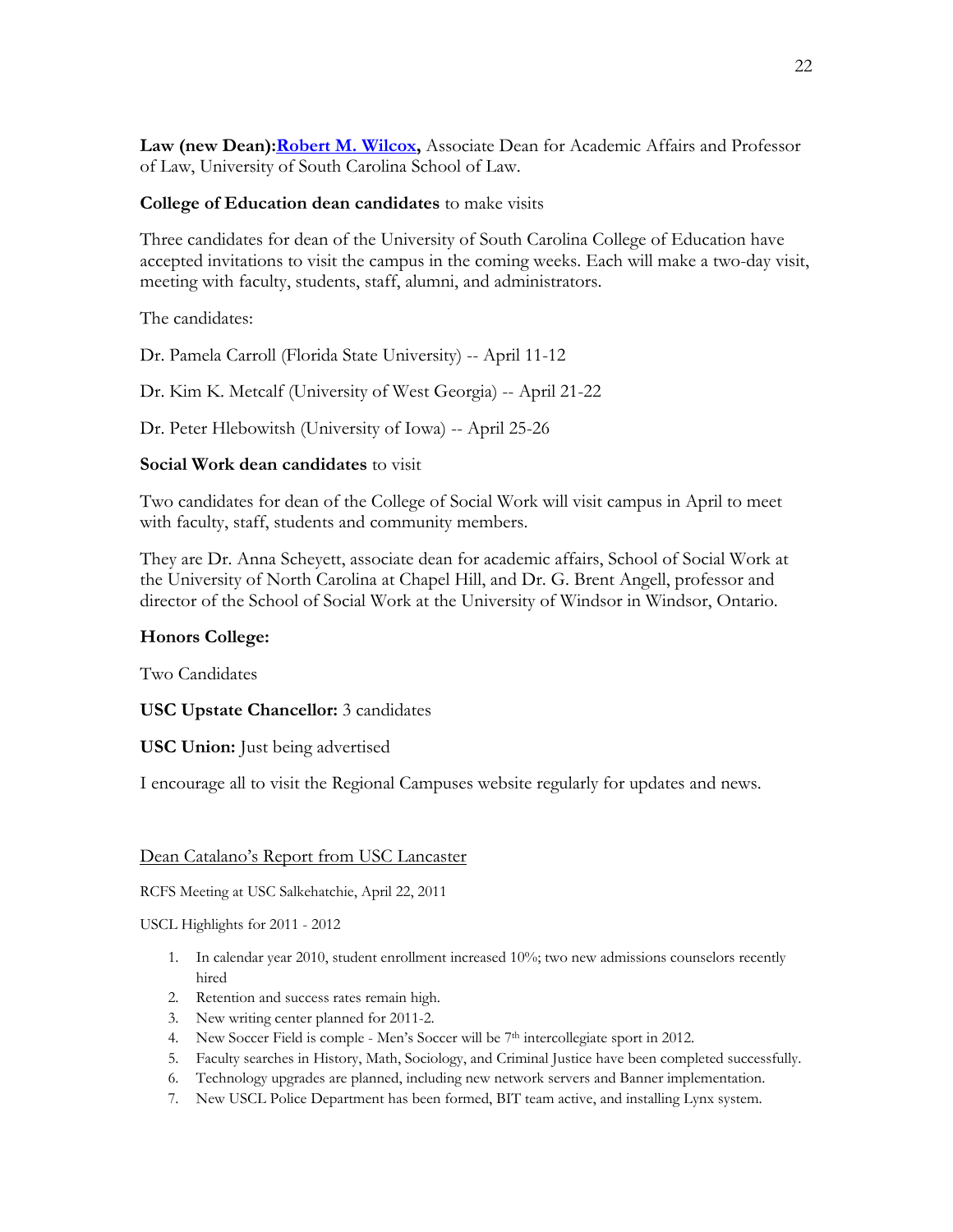- 8. 6th Annual NAS Week was April 11-14.
- 9. USC Symphonic Winds performed in Bundy Auditorium April 14.
- 10. New Performing Arts series set for 2011-2.
- 11. Architects Currently Bidding on New Classroom Building, opening Summer 2013.
- 12. New Highway 521 Entryway property purchased.
- 13. Remodeling Hubbard Hall, Summer 2011
- 14. New Fencing and Signage and Landscaping ongoing.
- 15. In 2011-2 we will update USCL's strategic plan and facilities master plan.

#### Dean Carmichael's Report from USC Salkehatchie

The USC Salkehatchie campus has been working with SouthernCarolina Alliance and the Town of Allendale on a project called University Mile. USC Salkehatchie and USC Salkehatchie Indian banners have been installed at the city limits on Highway 301 in front of the campus. Preliminary conversations have been held with the City of Walterboro regarding a similar initiative.

The Allendale Transportation Committee has approved \$181,980 in funds for paving a parking lot in front of the Salkehatchie Conference Center. This would provide additional parking for students attending classes in the Original Classroom Building and for events in the conference center.

USC Salkehatchie, along with USC Aiken, Augusta State University, Aiken Technical College, and Augusta Technical College, will receive a total of \$935,000 in grant monies awarded to the Savannah River Site Community Reuse Organization by the U. S. Department of Energy. USC Salkehatchie will receive \$100,000 from these funds, to be used to install another SMART classroom in the Salkehatchie Leadership Institute to work with USC Aiken and USC Columbia in offering courses in science, technology, engineering, and math. The classroom will also be used for non-credit, certificate training courses needed by business and industry.

Final spring enrollment is a headcount of 1,077. This is a 17.7% increase over enrollment for last spring. Full-time equivalent increase 20.49% over last spring.

The annual Academic Recognition Reception honoring this year's academic award recipients and next year's scholarship recipients was held on Thursday, April 7. Guest speaker was Dr. Helen Doerpinghaus, Vice Provost and Dean of Undergraduate Studies for the university. Forty-three scholarships and awards were presented at the ceremony, which was well attended.

We are in the final phase of hiring two faculty, one in chemistry and one in math.

Funds for faculty development were also increased for the 2010-2011 academic year.

USC Salkehatchie biology major, Keith Browning, will be sharing his research findings at the  $9<sup>th</sup>$  annual Discovery Day at the Russell House University Union on the Columbia campus. Keith's research entitled "Assessment of Reptile and Amphibian Habitat Components at Red Bluff Lodge in Allendale County, South Carolina" is an initiative funded by a Magellan